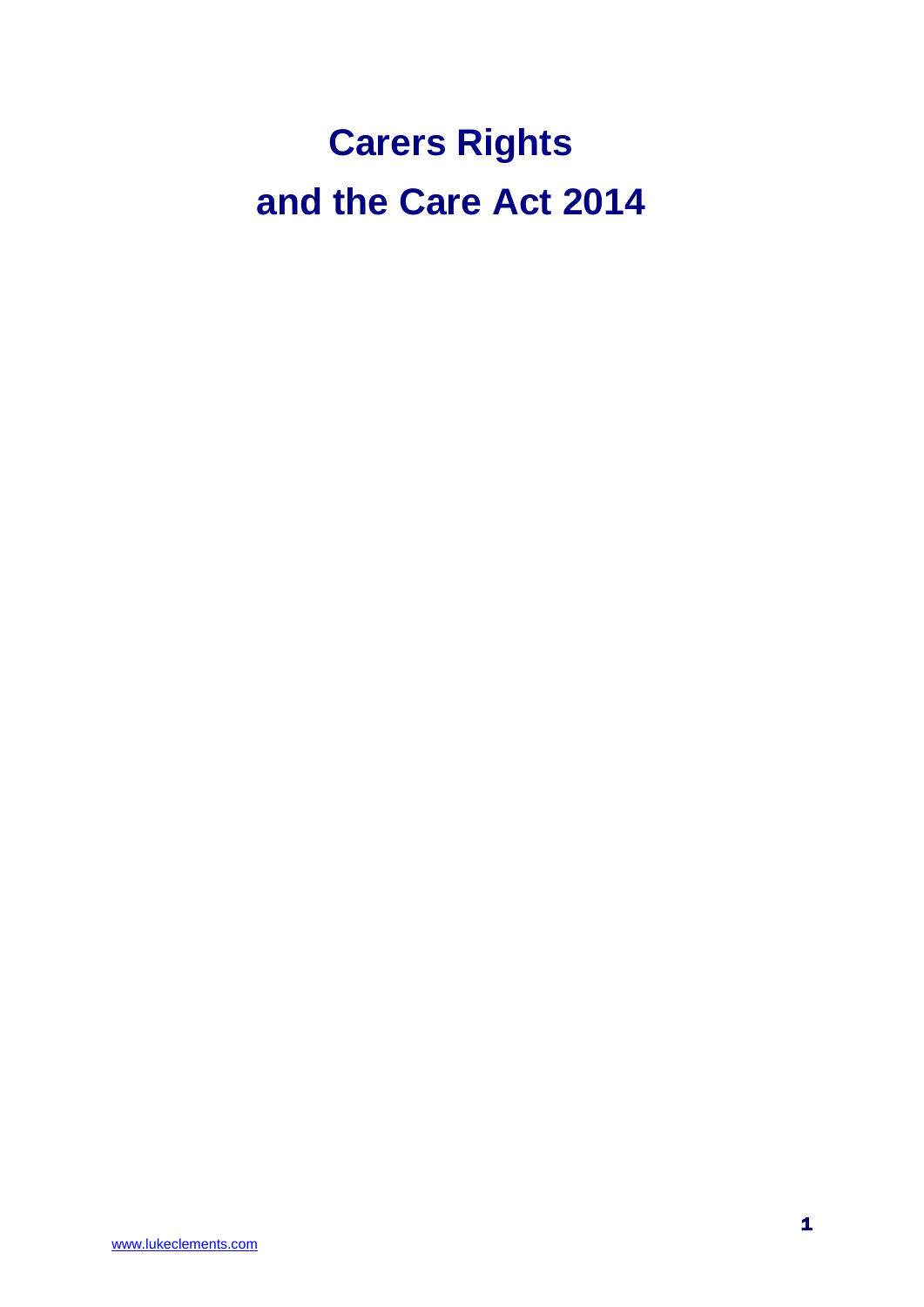## Carers Rights

## and the Care Act 2014

### Luke Clements<sup>1</sup>

### **Overview**

The Care Act 2014 repeals most of the principal adult social care statutes<sup>2</sup> (as they apply in England<sup>3</sup>) – the laws that oblige social services' departments to assess and to provide services for disabled, elderly and ill adults as well as their carers.

A major problem with the 2014 Act is revealed in its long title – namely that it is an 'Act to make provision to reform the law relating to care and support for adults and the law relating to support for carers … .' The problem being in the word 'adults': many of the 'community care' and 'carers' statutes also had provisions relating to children (ie young carers; disabled children and parent carers). As a result of a vigorous campaign by a number of disabled children's and carers' activists / organisations many of the problems concerning the rights of young carers, disabled children and parent carers have been addressed – but in large measure via the [Children and Families Act 2014.](http://www.legislation.gov.uk/ukpga/2014/6/contents/enacted) These changes are considered at the end of these notes under the heading '*Provisions relating to disabled children, young carers and parent carers*' (

### **Terminology**

<u>.</u>

### *Adult needing care*

The Act does not talk of disabled, elderly or of ill people: instead it uses the word 'adult' – but this is generally qualified as being an adult 'needing care'. The 2015 [Eligibility Regulations](http://www.legislation.gov.uk/uksi/2015/313/pdfs/uksi_20150313_en.pdf) however stipulate that this is an adult who has 'a physical or mental impairment or illness'.<sup>4</sup> These terms are not defined, although the [revised Statutory Guidance](https://www.gov.uk/guidance/care-and-support-statutory-guidance) advises (para 6.102) that they include 'physical, mental, sensory, learning or cognitive disabilities or illnesses. substance misuse or brain injury". It is therefore almost certain that 'adults needing care' will be given a very wide interpretation (as with the equivalent terms under the previous legislation<sup>5</sup>). Accordingly it covers not only those whose illness is caused by the misuse of

[www.legislation.gov.uk/anaw/2014/4/contents/enacted](http://www.legislation.gov.uk/anaw/2014/4/contents/enacted) - and for a detailed briefing on this Act - see [www.lukeclements.co.uk/whats-new/.](http://www.lukeclements.co.uk/whats-new/)

<sup>1</sup> Cerebra Professor of Law and Social Justice, Leeds University, solicitor and Special Adviser to the Joint Parliamentary Select Committee that scrutinised the draft Bill (the Care & Support Bill 2013) that became the Care Act 2014.

 $2$  A list of the legislation it was proposed to be repealed, in whole or in part was provided as Annex E of Department of Health *The Care Act 2014 Consultation on draft regulations and guidance for implementation of Part 1 of the Act in 2015/16* June 2014 at

[www.gov.uk/government/uploads/system/uploads/attachment\\_data/file/317820/CareAct\\_cons\\_040614.pdf](https://www.gov.uk/government/uploads/system/uploads/attachment_data/file/317820/CareAct_cons_040614.pdf) <sup>3</sup> Most of these Statutes will remain in force in Wales – until th[e Social Services & Well-being \(Wales\) Act 2014](http://www.legislation.gov.uk/anaw/2014/4/contents/enacted) comes into force (expected to be in April 2016). The Act is accessible at

<sup>&</sup>lt;sup>4</sup> The Care and Support (Eligibility Criteria) Regulations 2015 SI 313 reg 2.

<sup>5</sup> Section 29 National Assistance Act 1948 defined disabled people as people who were 'blind, deaf or dumb or who suffer from mental disorder of any description, and … who are substantially and permanently handicapped by illness, injury, or congenital deformity' and section 17(11) Children Act 1989 contains a similar definition.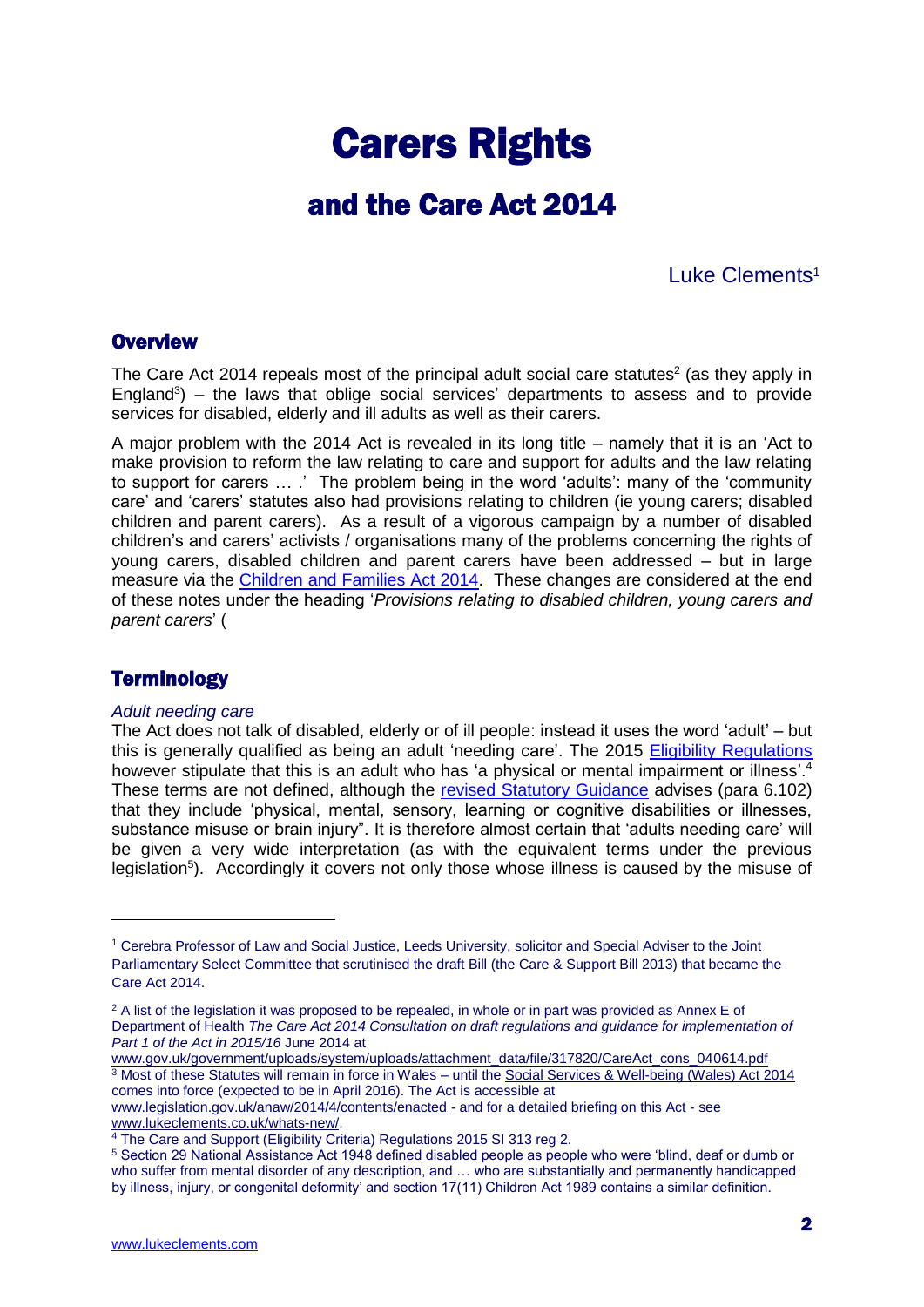drugs or alcohol<sup>6</sup> but also those with 'any disorder or disability of the mind'.<sup>7</sup> This latter category would comprise such conditions as depression, dementia, learning disability, personality disorder as well as hyperactive / attention deficit disorders, 'high functioning' autism and Asperger's syndrome.

#### *Carer*

A carer is someone 18 or over<sup>8</sup> who provides or intends to provide care for someone but is not contracted to provide the care or providing the care as formal 'voluntary work'.

### Underpinning 'principles' (section 1)

Section 1 of the Act places a duty on local authorities to promote 'individual wellbeing' – ie the wellbeing of adults in need and of carers.

The wellbeing obligation applies to every act of a local authority that relates to an adult in need or carer (when exercising 'any function' under Part 1 of the Act ie sections 1-80) – from a telephone conversation to the setting by the authority of its social care budget. It will be maladministration<sup>9</sup> for a local authority to impose 'restrictive interpretations of Care Act outcomes' that fail to take proper account of an adult's well-being.

The Act does not define 'well-being' merely stating in section 1(2) that it relates to a list of nine factors, that can be summarised in the following list:

(a) personal dignity; (b) physical / mental health / emotional well-being; (c) protection from abuse and neglect; (d) control over day-to-day life inc nature of care provided; (e) participation in work, education, training or recreation; (f) social and economic well-being; (g) domestic, family and personal relationships; (h) suitability of living accommodation; (i) the adult's contribution to society.

When discharging any obligation under the Act, the local authority must (under section 1(3)) 'have regard to' eight further questions (which in many respects echo the principles in the MCA 2005 section 1 on which they have undoubtedly been based). These are summarised below—

- (a) the assumption that the 'individual' is best placed to judge well-being;
- (b) individual's views, wishes and feelings;
- (c) take into account all the individual's circumstances (and non-discriminatory in terms of stereotyping etc);
- (d) individual participating (with support if needs be) as fully as possible in decisions about them;
- (e) a balance between the individual's well-being and that of any friends or relatives involved in their care;
- (f) the need to protect people from abuse and neglect;
- (g) any restrictions kept to the minimum necessary.

Although wellbeing is expressed as relating to such a widely range of considerations, there is a risk that it may prove to be of little practical application. There are however a few 'principles' that are likely to be much asserted.

1. The first is the section 1(3)(a) 'assumption that the 'individual' is best placed to judge well-being'. This creates a default position (rather like the presumption of capacity in the MCA 2005) which a local authority will have to produce evidence if it wishes to

<sup>7</sup> ie, within the ambit of section 1 Mental Health Act 1983.

<sup>6</sup> See Schedule 20 NHS Act 2006 and the relevant Directions specific to drug and alcohol misuers, continued in Department of Health Circular LAC (93) 10 para 3(3)(g).

<sup>8</sup> The Act has provisions for 'young carers' (ss63-64) – ie people who are under 18 – but these provisions use the term ''young carers''.

<sup>&</sup>lt;sup>9</sup> Complaint 15 011 661 against London Borough of Hammersmith & Fulham 21 July 2016 para 25.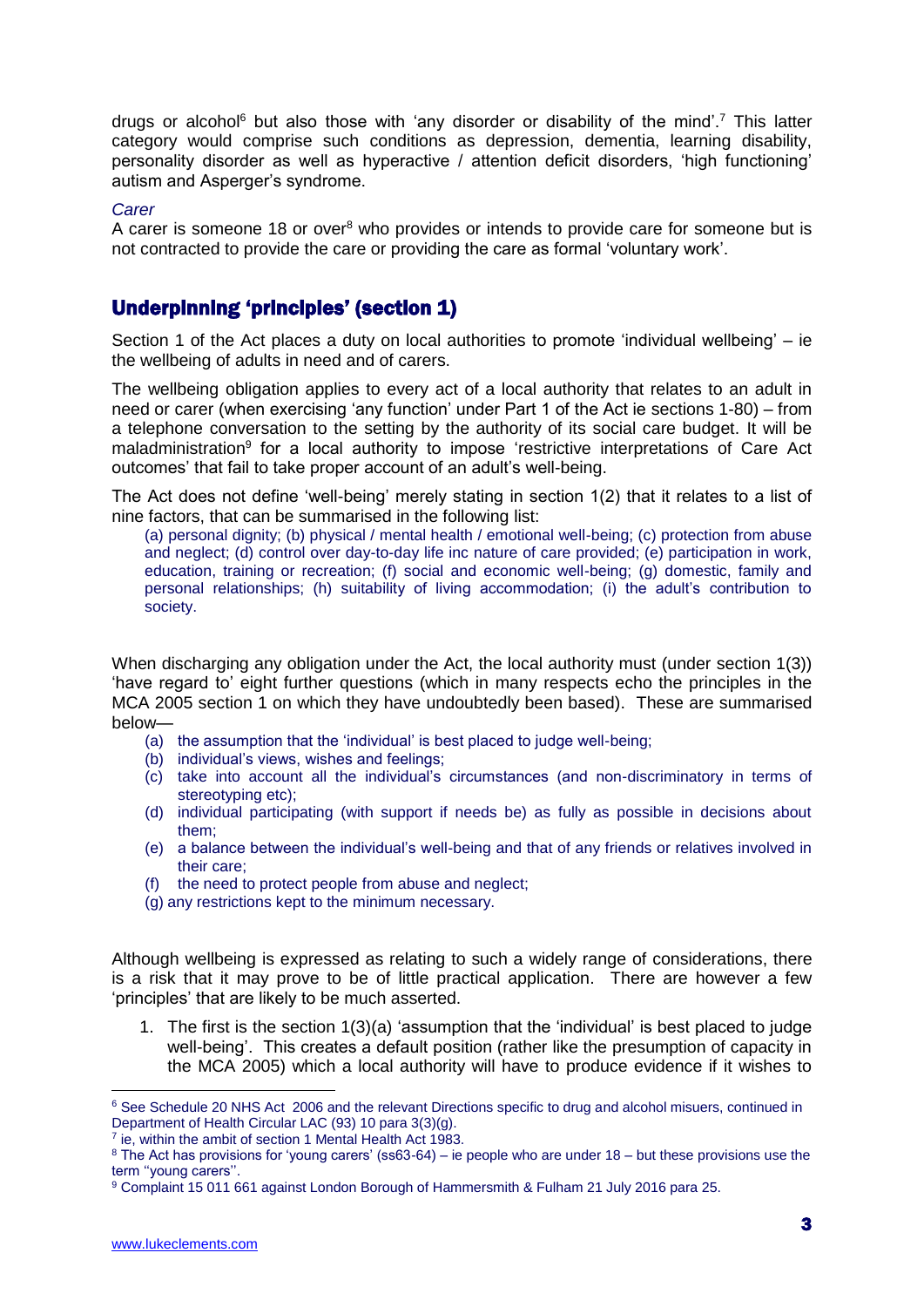rebut. The [revised Statutory Guidance](https://www.gov.uk/guidance/care-and-support-statutory-guidance) indicates that this 'principle' should be given an expansive interpretation – for example at para 6.35, that inherent with this principle is the wider assumption that individuals must also be 'best placed to understand the impact of their condition(s) on their outcomes and wellbeing'.

- 2. The second is the section 1(2)(e) identification of the importance of 'participation in work, education, training or recreation' which is of especial relevance for carers; and
- 3. The third concerns the right to 'independent living' (which although absent from the Act<sup>10</sup>) is expressed with force in the [revised Statutory Guidance,](https://www.gov.uk/guidance/care-and-support-statutory-guidance) stating at para 1.19:

The wellbeing principle is intended to cover the key components of independent living, as expressed in the UN Convention on the Rights of People with Disabilities (in particular, Article 19 of the Convention). Supporting people to live as independently as possible, for as long as possible, is a guiding principle of the Care Act.

This affirmation is repeated at para 23.28 where it is asserted that:

The concept of 'independent living' is a core part of the wellbeing principle, and is detailed in the requirement to consider the person's control over their day-to-day life, the suitability of their living accommodation and their contribution to society.

### Services / care and support responses (section 8)

Under the pre-Care Act legal regime the object of a community care / carers assessment was to determine (among other things) whether there is a need for 'services'. The community care statutes<sup>11</sup> provided exhaustive lists of services that could be provided and the Carers and Disabled Children Act 2000 provided a generalised statement as to what a carer's 'service' might be. The Care Act repealed these statutes and (in keeping with its 'outcomes' rhetoric) avoids referring to the word 'service' when describing what may be provided to meet a person's needs. Instead, section 8(1) contains an illustrative list of what may be 'provided' to an adult in need or carer – namely:

- a) accommodation in a care home or in premises of some other type;
- b) care and support at home or in the community;
- c) counselling, advocacy and other types of social work;
- d) goods and facilities;
- e) information and advice.

The absence of such things as 'adaptations' 'travel'; and 'holidays' (which are specifically cited in the current law) was considered problematical by the Select Committee and in response to a question it asked the Department of Health, received confirmation that the Department considered that these services did fall within the ambit of the list.<sup>12</sup>

### Assessment of adults in need<sup>13</sup> (section 9)

The Act, the regulations and the guidance create important and welcome obligations on local authorities in relation to the advocacy and safeguarding needs of individuals that are

<sup>10</sup> See T Collingbourne 'The Care Act 2014: a missed opportunity?' in Web JCLI (2014) 20(3) at <http://webjcli.org/article/view/365/464>

<sup>11</sup> Primarily s2 Chronically Sick and Disabled Persons Act 1970 and ss 21 & 29 National Assistance Act 1948. 12 Joint Committee on the Draft Care and Support Bill, 'Draft Care and Support Bill' Stationery Office (2013) HL Paper 143 HC 822 para 168 - 170.

<sup>&</sup>lt;sup>13</sup> A number of guides have been published concerning the practicalities of assessing under the new legal regime – see for example, Think Local Act Personal *[Delivering Care & Support Planning -](http://www.thinklocalactpersonal.org.uk/Latest/Resource/?cid=10464) supporting implementation of [the Care Act 2014.](http://www.thinklocalactpersonal.org.uk/Latest/Resource/?cid=10464)*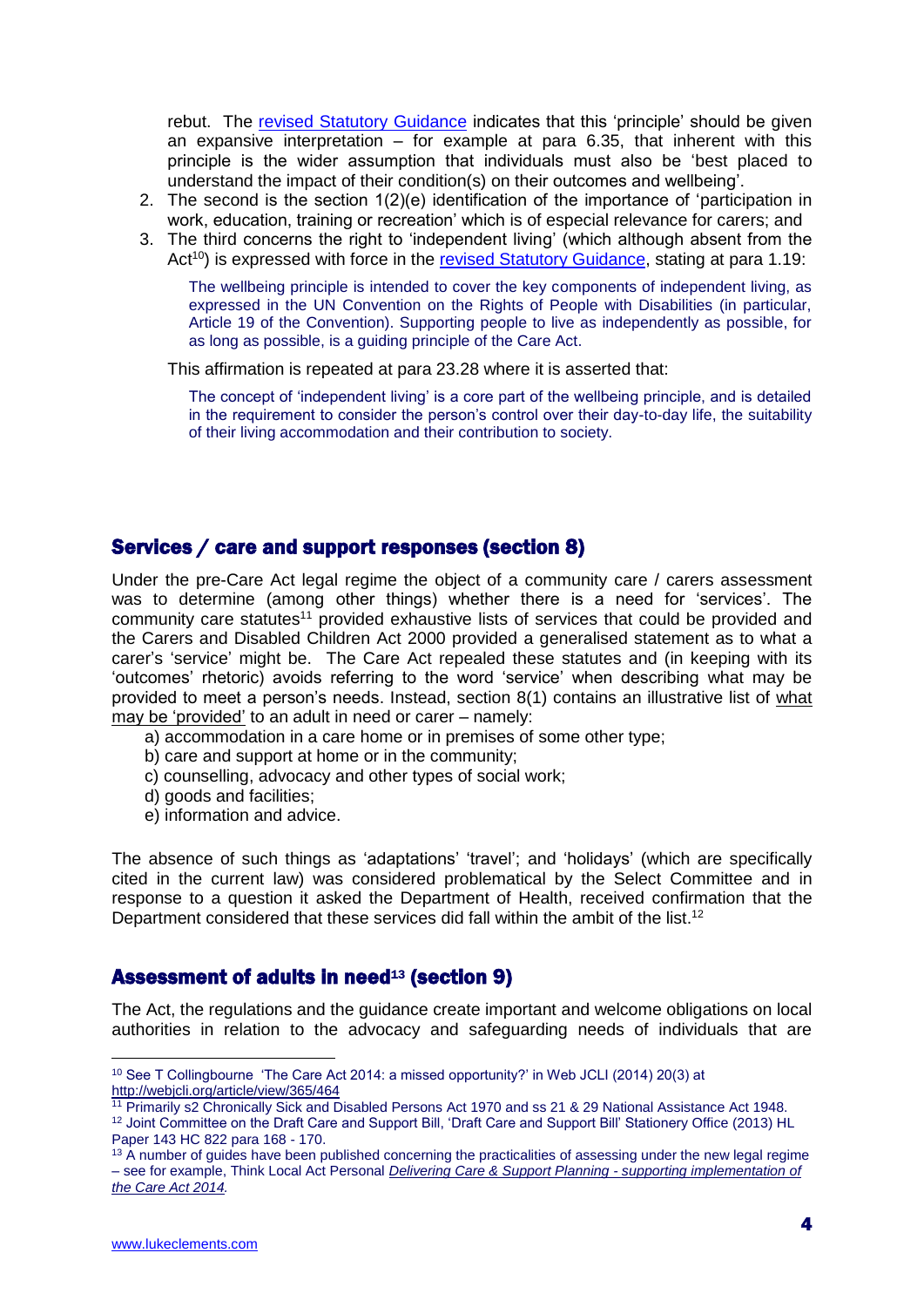identified during the assessment and care planning processes: these are addressed under the Advocacy' and the 'Safeguarding' headings below.

As with the previous duty (under s47 NHS and Community Care Act 1990) the Care Act duty to assess adults in need is triggered by the 'appearance of need' and arises regardless of the 'level' of those needs or the person's financial resources. The assessment must have specific regard to the well-being criteria (ie section 1(2) above) and must involve the adult and any carer. In this context 2015 'whole family' guidance<sup>14</sup> states that whatever assessment process is adopted:

the question of whether there is a carer should always be asked, the assessment must include any carer, and there must be an assessment of their needs for support where it appears they have such needs. There also needs to be a check on whether there are any children in the household and if they are undertaking any caring role.

It is difficult to see how this can be achieved without a face-to-face assessment (unless the adult agrees this is not necessary) however para 6.28 of the [revised Statutory Guidance](https://www.gov.uk/guidance/care-and-support-statutory-guidance) states that:

Where appropriate, an assessment may be carried out over the phone or online. In adopting such approaches, local authorities should consider whether the proposed means of carrying out the assessment poses any challenges or risks for certain groups, particularly when assuring itself that it has fulfilled its duties around safeguarding, independent advocacy, and assessing mental capacity.

The section 9(5) duty to 'involve' 'any carer that the adult has' requires some local authorities to rethink their approach – if based on the paradigm of there being 'primary carers'

The [revised Statutory Guidance](https://www.gov.uk/guidance/care-and-support-statutory-guidance) gives useful emphasis to the need for assessors to be 'appropriately trained', but also states that registered 'social workers and occupational therapists can provide important support and may be involved in complex assessments which indicate a wide range of needs, risks and strengths that may require a coordinated response from a variety of statutory and community services' (para 6.7). In so doing the implication is that for non-complex cases social workers may not be necessary. The general (and welcome) tenor of the [revised Statutory Guidance](https://www.gov.uk/guidance/care-and-support-statutory-guidance) is, however, that assessors must be 'appropriately trained'. Para 6.86, for example states that if an 'assessor does not have the necessary knowledge of a particular condition or circumstance, they must consult someone who has relevant expertise' and at para 6.84 it requires that:

assessors undergo regular, up-to-date training on an ongoing basis. The training must be appropriate to the assessment, both the format of assessment and the condition(s) and circumstances of the person being assessed. They must also have the skills and knowledge to carry out an assessment of needs that relate to a specific condition or circumstances requiring expert insight, for example when assessing an individual who has autism, learning disabilities, mental health needs or dementia.

The [revised Statutory Guidance](https://www.gov.uk/guidance/care-and-support-statutory-guidance) requires that assessments be 'person-centred, involving the individual and any carer that the adult has, or any other person they might want involved' (para 6.9) and that they must 'establish the total extent of needs' (para 6.10). Local authorities are also required to 'provide in advance, and in accessible format, the list of questions to be covered in the assessment' (para 6.38).

<sup>14</sup> Department of Health (and others) *The Care Act and Whole-Family Approaches* (2015) at [www.local.gov.uk/documents/10180/5756320/The+Care+Act+and+whole+family+approaches/080c323f-e653-](http://www.local.gov.uk/documents/10180/5756320/The+Care+Act+and+whole+family+approaches/080c323f-e653-4cea-832a-90947c9dc00c) [4cea-832a-90947c9dc00c](http://www.local.gov.uk/documents/10180/5756320/The+Care+Act+and+whole+family+approaches/080c323f-e653-4cea-832a-90947c9dc00c) page 15.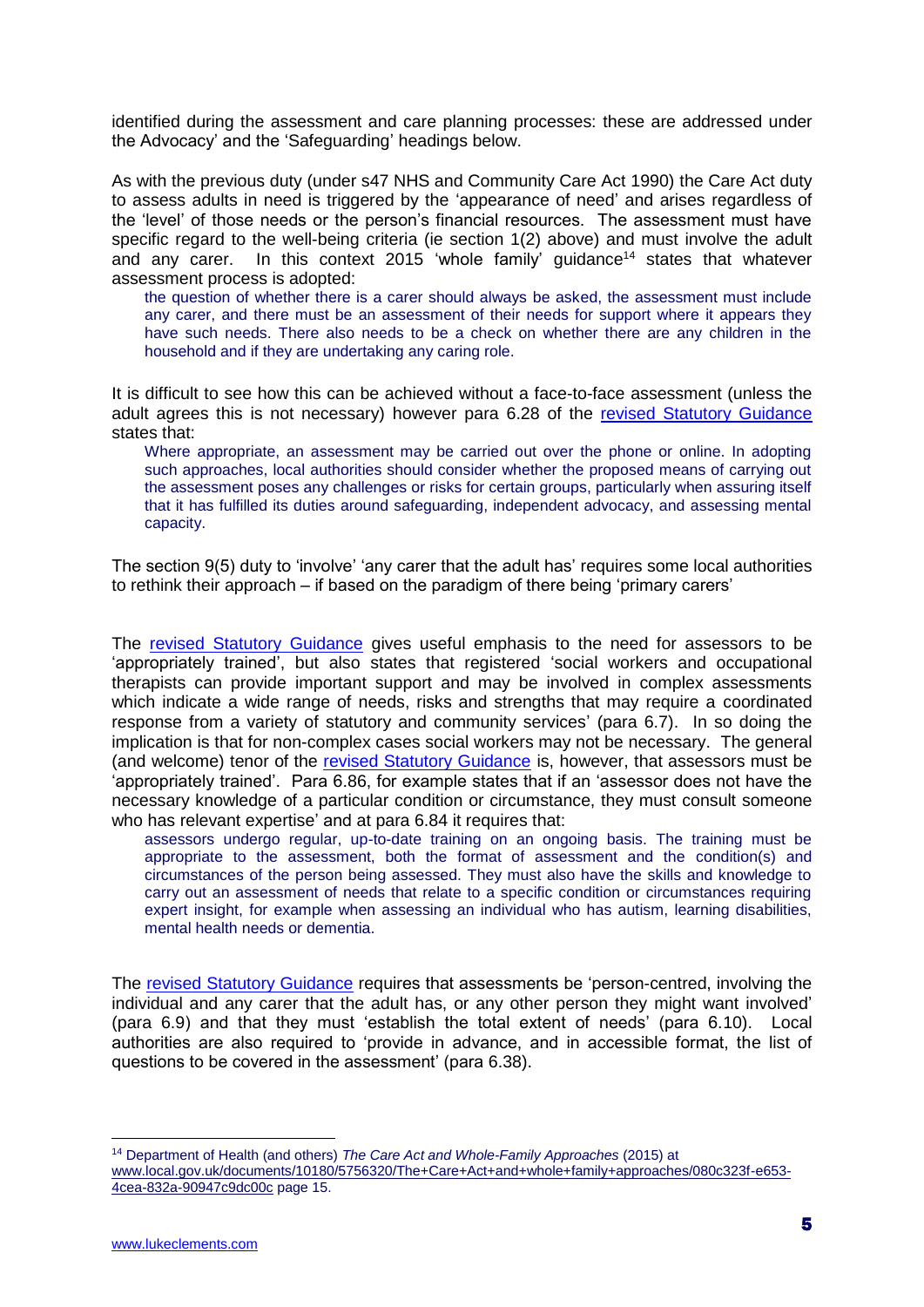#### Carer support ignored

The [Eligibility Regulations](http://www.legislation.gov.uk/uksi/2015/313/pdfs/uksi_20150313_en.pdf)<sup>15</sup> make explicit that the decision about whether an adult has eligible needs, is made on the basis that it does not take into account any support that is being provided by third parties (ie carers): 'instead, where a person receives support from a carer, this will be taken into account during the development of the care and support plan.<sup>16</sup> This important point is addressed in the [revised Statutory Guidance,](https://www.gov.uk/guidance/care-and-support-statutory-guidance) which at chapter 6 (Assessment and eligibility) states:

6.15 During the assessment, local authorities must consider all of the adult's care and support needs, regardless of any support being provided by a carer. Where the adult has a carer, information on the care that they are providing can be captured during assessment, but it must not influence the eligibility determination.

This approach is restated in the care and support planning section of the guidance (para 10.26) which requires that authorities 'must identify, during the assessment process, those needs which are being met by a carer at that time, and determine whether those needs would be eligible'.

### Carers Assessments (section 10)

The Act makes material changes to the pre-Care Act duty to assess carers' needs. The new duty is triggered by the appearance of need and is no longer dependent upon the carer providing (or intending to provide) regular / substantial care or on the carer making a request. There is a 'clear consensus' among local authorities that the 'costs related to carers – in terms of both assessments and associated services pose one of the greatest financial risks to the reforms going live in  $2015/16$ <sup>'.17</sup> While the Act may not lead to many more carers requesting an assessment any significant increase in cost may be attributable to carers having to be assessed 'on the appearance of need'.

Although the principal carer assessment duty is only owed to adult carers caring for other adults – the Act contains specific provisions covering carers of disabled children and young carers who are in transition into adulthood (considered below – sections 58 – 66). These are complemented by measures in the Children and Families Act 2014 which provide for significant new duties in relation to parent carers and young carers as well as enhanced obligations on local authorities to 'identify any children who are involved in providing care' (para 6.68 of the guidance) – and these are considered separately below.

### **What is 'care'**

1

Pre-Care Act guidance recognised that at law 'caring' is a much wider concept than simply providing physical or practical care – stating, for example, that care may relate to being 'anxious and stressed waiting for, or actively seeking to prevent, the next crisis'.<sup>18</sup> It has also

<sup>&</sup>lt;sup>15</sup> The Care and Support (Eligibility Criteria) Regulations 2015, reg 2(3) which provides that 'an adult is to be regarded as being unable to achieve an outcome if the adult … is unable to achieve it without assistance'.

<sup>16</sup> Department of Health *Draft national minimum eligibility threshold for adult care and support A discussion document* June 2013 para 1.23.

<sup>17</sup> [ADASS & LGA Joint Response to the Care Act Regulations and Guidance Consultation](http://www.adass.org.uk/uploadedFiles/adass_content/publications/consultations/consultations_2014/Joint%20ADASS%20LGA%20Care%20Act%20Regulations%20and%20Guidance%20Consultation%20Response.pdf) (August 2014) para 51.

<sup>18</sup> See for example, Department of Health *Carers and Disabled Children Act 2000: Carers and people with parental responsibility for disabled children: Practice Guidance* (2000) para 67-8; Welsh Assembly Government *Guidance 2000 Act* (2001) para 4.11 and Welsh Government (2012) Carers Strategies (Wales) Measure 2010 Guidance issued to Local Health Boards and Local Authorities, Annex 2.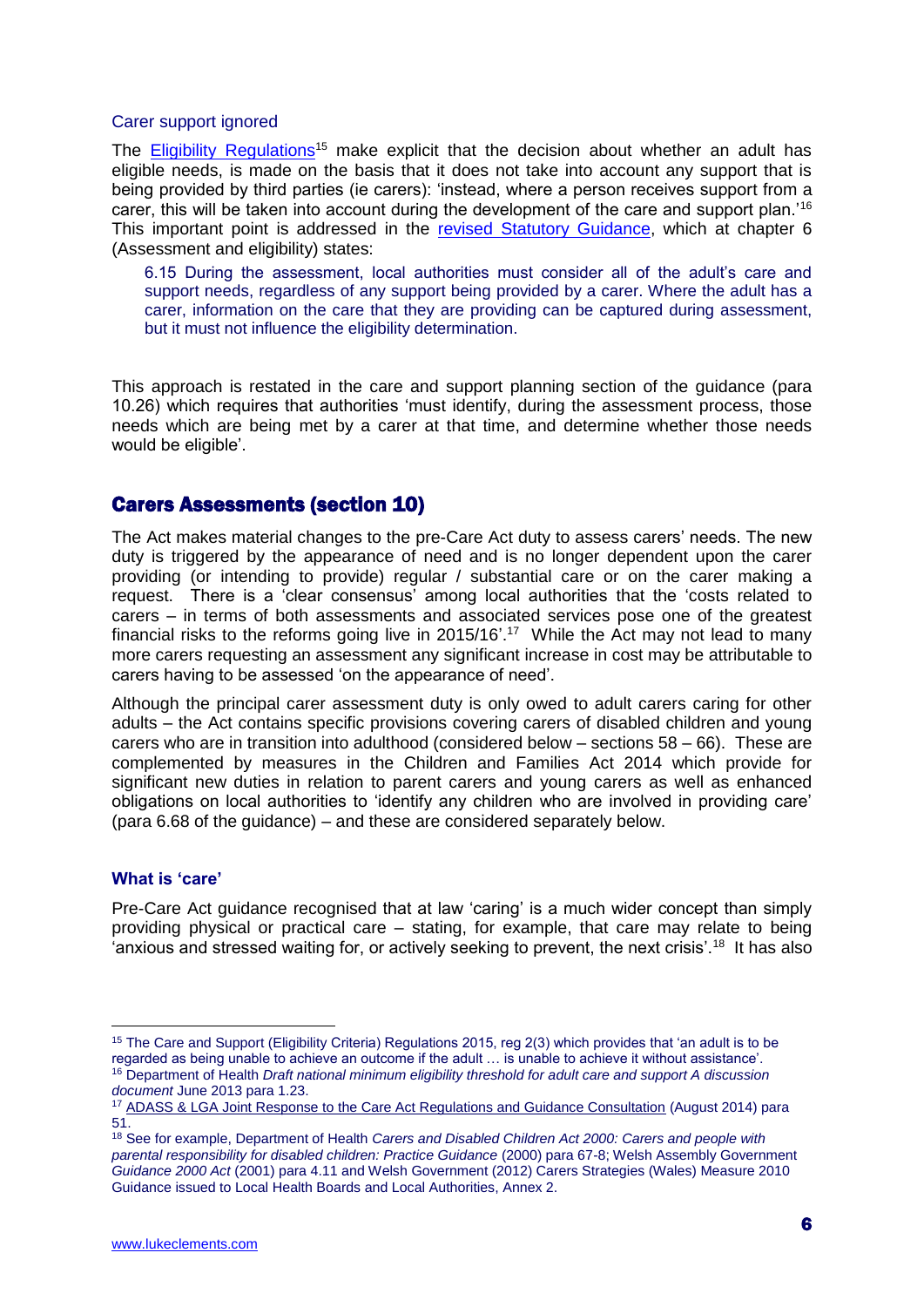suggested that it encompasses both the notion of 'caring about someone' as well as 'caring for them'.<sup>19</sup>

The 2014 Act does not seek to define 'care', although the [revised Statutory Guidance](https://www.gov.uk/guidance/care-and-support-statutory-guidance) states that it 'includes both the practical and emotional support' (para 6.18). Since care is directed towards enhancing individual well-being, this brings with it a requirement to consider the section 1 checklist – including the 'physical and mental health and emotional well-being'.

### **Carers assessments – basic principles**

Section 10 of the Act requires that carers' assessments must ascertain:

- whether the carer able / willing to provide and continue to provide the care;
- the impact on the carers 'well-being':
- the outcomes the carer wishes in day-to-day life;
- whether the carer works or wishes to (and / or) to participate in education, training or recreation.

### Willing and able

The 'carer blind' element to the new regime (see note above 'Carer support ignored') is perhaps the most important new 'explicit' dimension to the [revised Statutory Guidance](https://www.gov.uk/guidance/care-and-support-statutory-guidance) and one that is mentioned repeatedly.

At law it is arguable that assessments have always had to take this approach, since there is no requirement at law that adults provide care for other adults (this aspect of the liable family rule was repealed in  $1948^{20}$ ). Section  $10(5)$  requires that assessments must take into account the extent to which the carer is 'willing, and is likely to continue to be willing' to provide care. The [revised Statutory Guidance](https://www.gov.uk/guidance/care-and-support-statutory-guidance) at para 2.49 that 'authorities 'should not assume that others are willing or able to take up caring roles' echoes earlier guidance – for example the original 1990 policy guidance to the Community Care reforms<sup>21</sup> and guidance to the Carers (Recognition & Services) Act 1995.<sup>22</sup>

ADASS has expressed its concern that one effect of this new transparency over the right of carers to decline to provide care, may be that they will withdraw their care in order to accelerate the point at which the cared for person reaches the cap on care costs. $2<sup>3</sup>$ 

### Private versus combined assessments

As with the pre-Care Act guidance, emphasis is given to the importance of carers having the opportunity to have their assessments in private – ie away from the 'adult in need', where the carer so chooses.<sup>24</sup> At para 6.40 authorities are required to consider the 'preferences of the individual with regards to the timing, location and medium of the assessment' and at para 6.18 'where appropriate' carers 'views should be sought in a separate conversation independent from the adult's needs assessment'. The Act, and guidance, provides for

<sup>19</sup> Department of Health *Carers (Recognition & Services) Act 1995 Practice Guidance* LAC (96)7 at para 9.8; WOC 16/96 and WHC (96)21 in Wales (also at para 9.8).

<sup>&</sup>lt;sup>20</sup> National Assistance Act 1948, section 1: see generally Luke Clements 'Does your carer take sugar?'

Washington and Lee Journal of Civil Rights and Social Justice: (2013) pp397 - 434.

<sup>21</sup> *Community Care in the Next Decade and Beyond* (HMSO 1990) para 3.28.

<sup>22</sup> Department of Health *Carers (Recognition & Services) Act 1995 Practice Guidance* LAC (96)7 at para 9.8; WOC 16/96 and WHC (96)21 in Wales (also at para 9.8).

<sup>23</sup> LGA and ADASS *[Joint consultation response Care Act: regulations and guidance](http://www.adass.org.uk/uploadedFiles/adass_content/publications/consultations/consultations_2014/Joint%20ADASS%20LGA%20Care%20Act%20Regulations%20and%20Guidance%20Consultation%20Response.pdf)* (August 2014) at para 31.

<sup>&</sup>lt;sup>24</sup> See for example, Practice Guidance LAC (96)7 and WOC 16/96 and WHC (96)21 in Wales – para 9.1 and Carers and Disabled Children Act 2000: Carers and people with parental responsibility for disabled children: Practice Guidance para 59 and the Welsh Assembly publication 'Guidance 2000 Act' 3.11.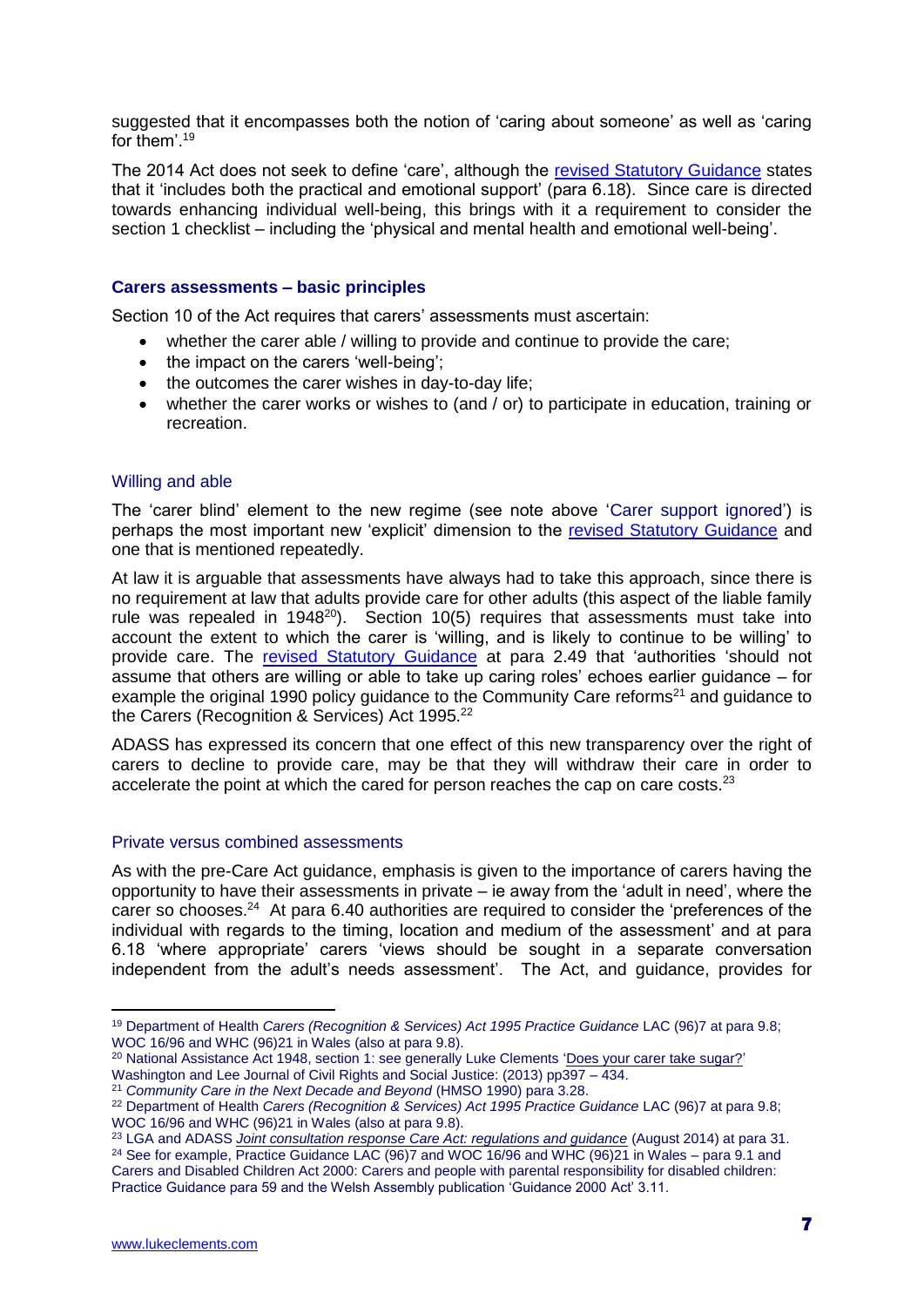assessments to be 'combined' but this can only be with consent: section 12(5) stating 'only if the adult to whom the needs or carer's assessment relates agrees' – a point emphasised at para 6.72 of the [revised Statutory Guidance](https://www.gov.uk/guidance/care-and-support-statutory-guidance) – namely that if 'either of the individuals concerned does not agree to a combined assessment, then the assessments must be carried out separately'.

In relation to young carers there is a move (considered below) to use 'whole family' assessments. While this may work for some young carers – this will not always be the case and it is clear from the legislation, that combined assessments are an option that cannot be imposed by the authorities. The danger, of course, is that such an approach can result in a 'rounding down': compromising personal ambitions in the stir of family complexities. Carers' difficulties in accessing their right to a separate assessment are well documented – parent carers and young carers particularly<sup>25</sup> – and the explicit statutory recognition of their right to a separate assessment is of importance.<sup>26</sup>

### The nature and setting of the assessment

The [revised Statutory Guidance](https://www.gov.uk/guidance/care-and-support-statutory-guidance) advises that to enable individuals to prepare for their assessment, they should be provided in advance (in an accessible format) with the list of questions to be covered in the assessment (para 6.38). At the same time the authority must consider if the individual may have 'substantial difficulty' in being involved in the assessment process and if so consider the need for independent advocacy (para 6.23: the advocacy requirements are considered below). At the conclusion of the assessment the local authority must 'ensure that it is an accurate and complete reflection of the person's needs' (para 6.46) – which must presumably mean sharing a draft and getting it agreed (or details of what is not agreed) – since a copy of the assessment must then be given to the carer / adult in need (para  $6.96$ ).<sup>27</sup> The duty to endeavour to reach agreement at this stage is not however explicit – unlike the requirement in para 10.83, that authorities 'must take all reasonable steps to reach agreement with the person for whom the plan is being prepared'.<sup>28</sup> Section 12(3)/12(4) requires that a copy of the assessment must be given to the adult in need / carer.

Individuals must be 'at the heart' of their assessments and in the case of an adult 'in need' the authority 'must also involve any carer the person has (which may be more than one carer)'.<sup>29</sup>

Carers' assessments must seek to establish not only the carer's needs for support, but also the sustainability of the caring role … [ie] … the carer's potential future needs for support (6.18). They must specifically consider the carer's 'desire and ability to work and to partake in education, training or recreational activities, such as having time to themselves' and the carers wishes in this respect should be considered over the short and longer term (section 10(6) and para 6.19 of the [revised Statutory Guidance\)](https://www.gov.uk/guidance/care-and-support-statutory-guidance).

Assessments should be 'proportionate'<sup>30</sup> ('light touch' or detailed depending on the extent of need) – but the guidance advises that even if done quickly, people should not be removed from the 'process too early' (para 6.25). However, as noted above, the guidance recognise

<sup>&</sup>lt;sup>25</sup> See for example, Luke Clements *Carers and their* Rights 5<sup>th</sup> ed (Carers UK 2012) paras 10.4 – 10.6 and 11.3 – 11.4.

<sup>&</sup>lt;sup>26</sup> The practice guidance to the Carers & Disabled Children Act 2000 advised that in order that the carer have an opportunity to opt for a confidential meeting, the assessor should endeavour to make arrangements for the assessment '*over the phone, and away from the home or while the cared for person is out*' – see Department of Health *Carers and Disabled Children Act 2000: Carers and people with parental responsibility for disabled children* Practice Guidance para 59 and the Welsh Assembly publication 'Guidance 2000 Act' para 3.11.1. <sup>27</sup> The Care and Support (Assessment) Regulations 2014 reg 3(1)

<sup>&</sup>lt;sup>28</sup> An almost identical to obligation to that in the Community Care Assessment Directions 2004 (Direction 2).

<sup>29</sup> Section 9(5) and para 6.30 of the revised Statutory Guidance.

<sup>30</sup> The Care and Support (Assessment) Regulations 2014 reg 3(1)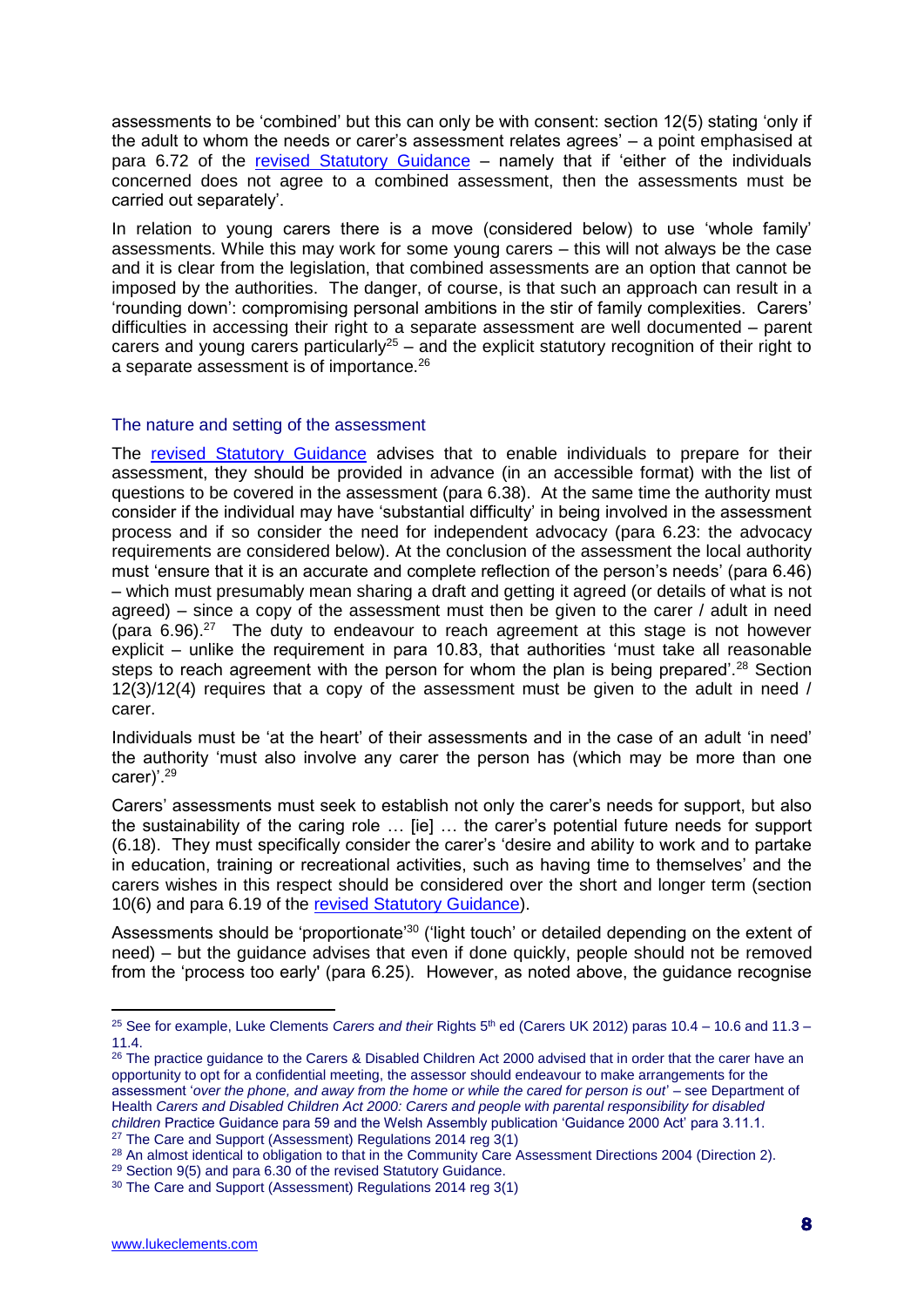that assessments may 'where appropriate' be carried out over the phone or online although requiring that authorities consider whether in doing so this 'poses any challenges or risks for certain groups, particularly when assuring itself that it has fulfilled its duties around safeguarding, independent advocacy, and assessing mental capacity' (para 6.28) – and presumably satisfying its duty to ascertain if the are carers involved – so they can be contacted and offered an assessment. Every assessment must also 'identify any children who are involved in providing care' so that 'where appropriate … the child or young carer' is referred for an assessment (para 6.68 – see young carers discussion below).

#### Carers' assessments - timescale

The Care Act (as with the previous legislation) does not stipulate a period within which a carer's assessment must be commenced or indeed completed. Para 6.29 of the guidance states that assessments:

should be carried out over an appropriate and reasonable timescale taking into account the urgency of needs and a consideration of any fluctuation in those needs. Local authorities should inform the individual of an indicative timescale over which their assessment will be conducted and keep the person informed throughout the assessment process.

Where a statute does not prescribe a time for the discharge of one of its requirements, the courts require that it be done 'within reasonable period' and of course what this is, will depend upon the facts of any particular case. However, in relation to community care assessment the Local Government Ombudsman has stated that s/he 'normally considers that it is reasonable for this to take between four and six weeks from the date of the initial request'.<sup>31</sup> Given that a carers assessment is almost invariably undertaken as part of this process (and that the outcome of this assessment is to be taken into account when deciding what community care services are provided) it must follow that as a general rule a carers assessment must also be undertaken well within the four and six weeks period.

### Eligibility criteria (section 13)

Where an assessment identifies that an individual has needs for care / support then the authority must decide if these needs are sufficient to meet the eligibility criteria. The pre-Care Act legislation contained no reference to 'eligibility criteria': locating them instead in guidance (commonly referred to as FACS<sup>32</sup>). The Care Act places eligibility criteria in a statutory footing (section 13) with the detail being spelled out in the [Eligibility Regulations](http://www.legislation.gov.uk/uksi/2015/313/pdfs/uksi_20150313_en.pdf)<sup>33</sup> – which contain separate criteria for adults in need and for carers. Whether this change of status – or indeed the significant changes to the criteria themselves – will result in material change in practice is difficult to predict. Research suggests that for both carers<sup>34</sup> and disabled / older people.<sup>35</sup> the content of national criteria is less influential than 'social work attitudes' and local interpretations of the national criteria.

<sup>&</sup>lt;sup>31</sup> Local Government Ombudsman (2011) Fact Sheet S4 'Complaints about councils that conduct community care assessments' at [http://www.lgo.org.uk/publications/fact-sheets/complaints-about-community-care](http://www.lgo.org.uk/publications/fact-sheets/complaints-about-community-care-assessments/)[assessments/](http://www.lgo.org.uk/publications/fact-sheets/complaints-about-community-care-assessments/) a view she reiterated in 2015 – see Report o[n Complaint against Cornwall Council](http://www.lgo.org.uk/decisions/adult-care-services/assessment-and-care-plan/13-006-400) (13 006 400) 26 February 2015 at para 7.

<sup>&</sup>lt;sup>32</sup> 'Fair Access to Care Services' although the 2002 Department of Health guidance that bore this name was replaced in 2010 by *Prioritising need in the context of Putting People First: A whole system approach to eligibility for social care. Guidance on Eligibility Criteria for Adult Social Care, England 2010.*

<sup>&</sup>lt;sup>33</sup> The Care and Support (Eligibility Criteria) Regulations 2015.

<sup>34</sup> Wendy Mitchell *[How local authorities allocate resources to carers through carer personal budgets](http://www.sscr.nihr.ac.uk/PDF/RFAD3.pdf)* (National Institute for Health Research 2014).

<sup>35</sup> See for example Jose-Luis Fernandez and Tom Snell *Survey of Fair Access to Care Services (FACS) Assessment Criteria among Local Authorities in England* PSSRU Discussion Paper 2825 (2012) and Jose-Luis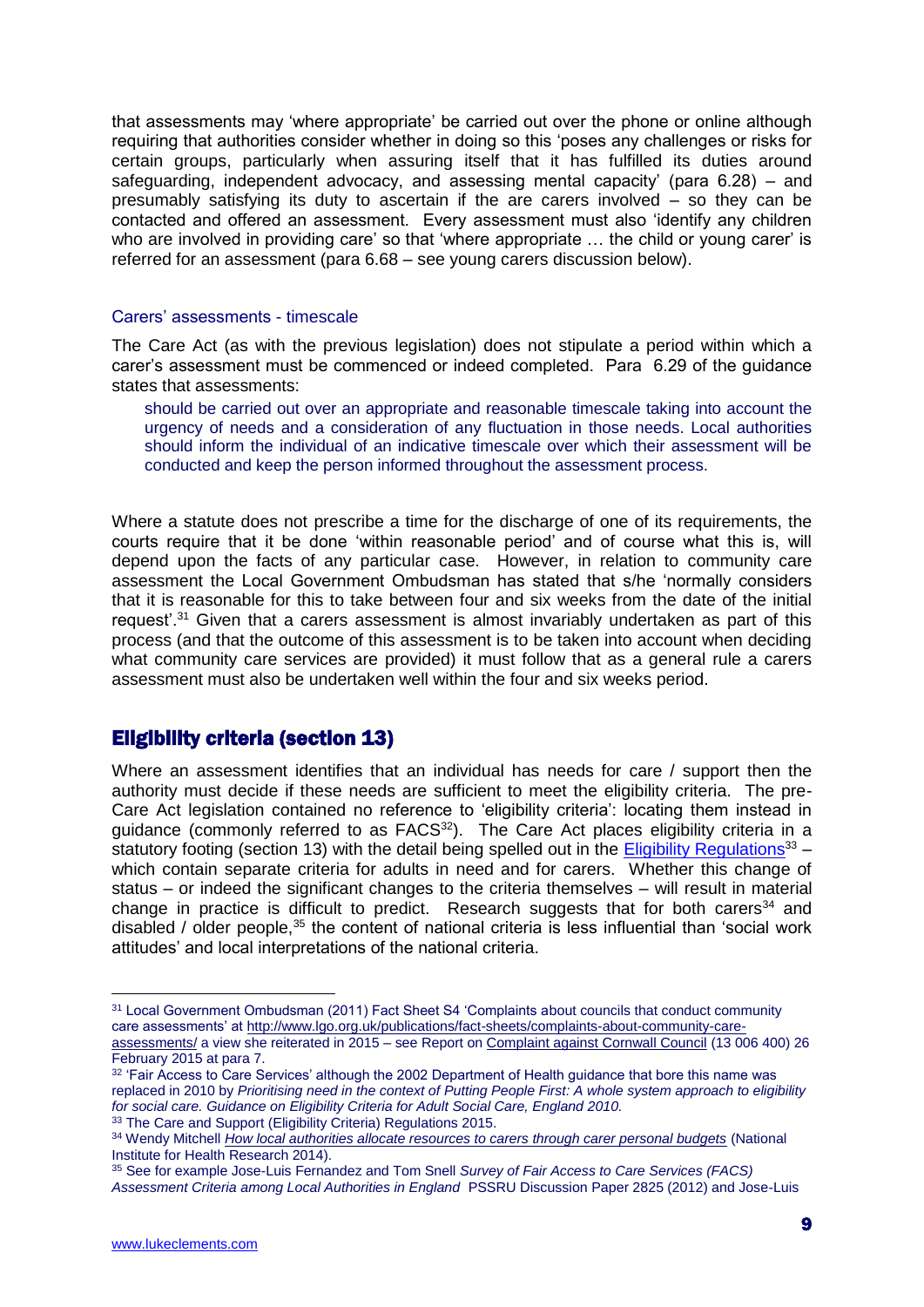A key concept to be grasped with the new eligibility process concerns the interlocking nature of the various criteria. Even if it is determined that the adult does not satisfy the adult criteria, she or he may still be entitled to support because their carer is deemed eligible – and even if this does not trigger a duty to provide support – the 'safeguarding obligations' may require that support is provided. The following sections consider the eligibility criteria as they apply to 'adults in need' and to 'carers'. The overarching safeguarding obligations (and the duty to provide care and support that may arise in consequence) are considered in the later 'safeguarding' section.

### **Adults in need eligibility criteria**

Although the Care Act criteria have some similarities to the FACS guidance, an obvious difference is the absence of 'bands' (the 'critical', 'substantial', 'moderate' and 'low' bands in FACS). Under the Care Act eligibility scheme, adults in need are either eligible or they are not – and to be eligible three requirements must be satisfied:

- (1) their needs must be the result of a physical or mental impairment or illness;
- (2) as a result they must be unable to achieve **two or more** specified outcomes; and
- (3) as a consequence, there is (or there is likely to be) a **significant** impact on their wellbeing.

### Unable to achieve

Regulation 2(3) defines 'unable' in expansive terms: a person is to be deemed 'unable' if he or she:

(a) is unable to achieve it without assistance;

(b) is able to achieve it without assistance but doing so causes the adult significant pain, distress or anxiety;

(c) is able to achieve it without assistance but doing so endangers or is likely to endanger the health or safety of the adult, or of others; or

(d) is able to achieve it without assistance but takes significantly longer than would normally be expected.

The broad definition of inability to achieve – has also led some commentators to suggest that even in this final formulation, the eligibility remain more generous than under the FACS guidance.<sup>36</sup>

### Specific outcomes

Regulation 2 details 'outcomes' as being:

- (a) managing and maintaining nutrition;
- (b) maintaining personal hygiene;
- (c) managing toilet needs;
- (d) being appropriately clothed;
- (e) being able to make use of the adult's home safely;
- (f) maintaining a habitable home environment;
- (g) developing and maintaining family or other personal relationships;
- (h) accessing and engaging in work, training, education or volunteering;
- (i) making use of necessary facilities or services in the local community including public transport, and recreational facilities or services;<sup>37</sup> and

Fernandez, Tom Snell and Gerald Wistow *[Changes in the patterns of social care provision in England: 2005/6 to](http://www.pssru.ac.uk/archive/pdf/dp2867.pdf)  [2012/13](http://www.pssru.ac.uk/archive/pdf/dp2867.pdf)* PSSRU Discussion Paper 2867 (2013).

 $36$  See for example, Steve Broach Care Act 2014 – first thoughts on eligibility – a 'moderate' success? at <http://rightsinreality.wordpress.com/2014/10/27/care-act-2014-first-thoughts-on-eligibility-a-moderate-success/>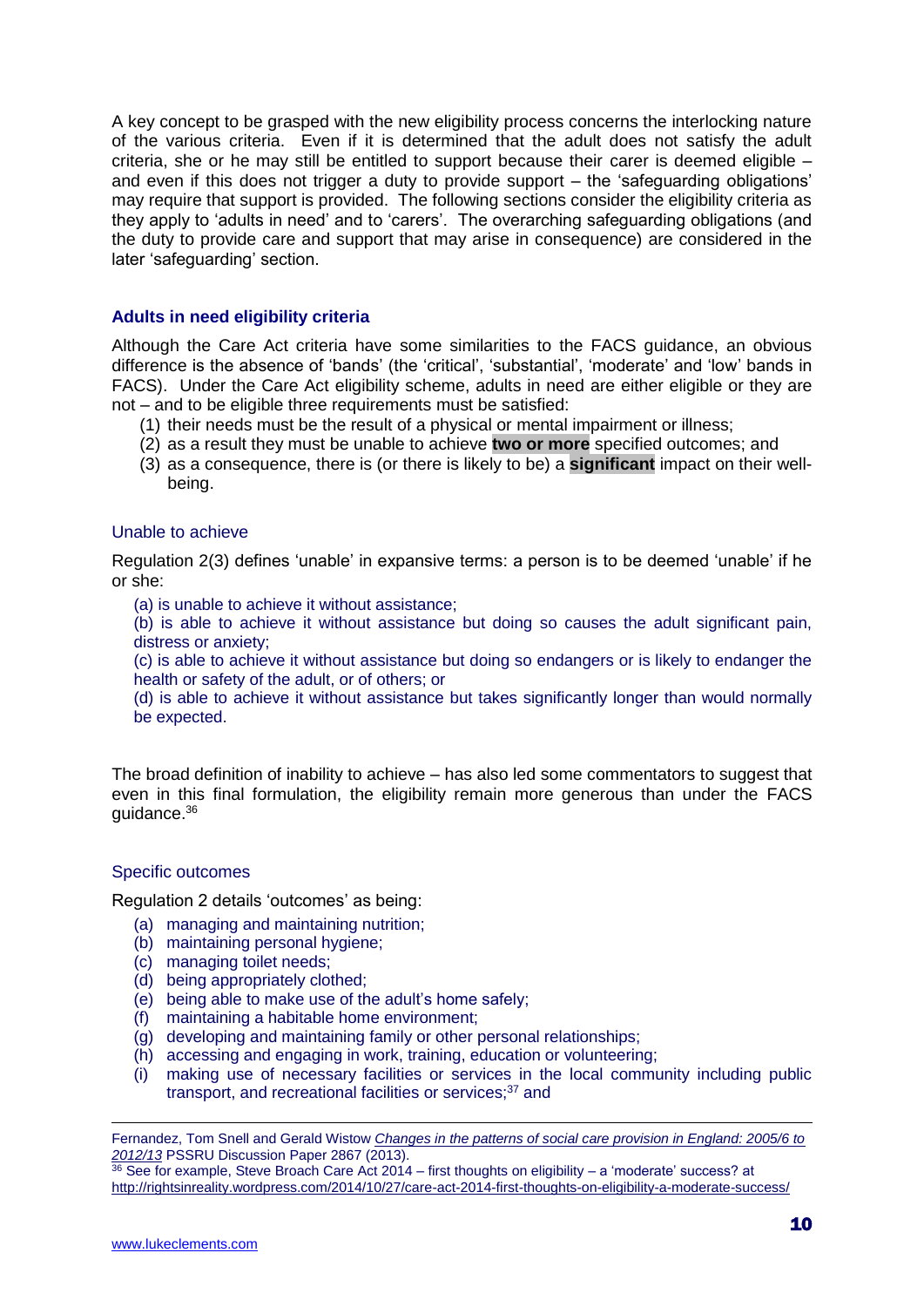(i) carrying out any caring responsibilities the adult has for a child. $38$ 

Para 6.104 of the [revised Statutory Guidance](https://www.gov.uk/guidance/care-and-support-statutory-guidance) provides examples of how local authorities should consider each of the above outcomes – while emphasising that the guidance does not constitute an exhaustive list of examples.

A 2016 ombudsman report found maladministration in relation to two of these criteria, namely;

- maladministration<sup>39</sup> for a local authority to fail to recognise the importance to an adult's personal dignity of wearing clean, presentable and appropriate clothes (a complaint concerning a visually impaired adult who needed support to sort her clothes so that she did not wear stained or inappropriate clothing)
- maladministration<sup>40</sup> for a local authority to fail to recognise that 'fresh food is essential to meet nutritional needs' and that 'consumption of fresh food once it has started to perish carries a significant health risk' (a complaint concerning a visually impaired adult who needed help to check the contents of her fridge, read cooking instructions and on occasions to be escorted to a local shopping centre.

The 'two or more' requirement means that the adult will be eligible if unable to achieve two outcome areas overall. Some needs will be so substantial that they will result in the adult being unable to achieve several of the specified outcomes whereas some will only have this impact on a single outcome. All that is required is that the individual is – as a result of their various 'needs' – unable to achieve two or more outcomes and that as a consequence there is a significant impact on their well-being. In such cases (subject to the other qualifying requirements in section 18 being satisfied) the authority is under a duty to produce a Care and Support Plan. This must then be constructed (as a minimum) to ensure that the individual is enabled to achieve the two or more outcomes that resulted in their eligibility determination.

### **Carers eligibility criteria**

The eligibility criteria for carers (put broadly) measure whether as a consequence of providing care, the carer is unable to undertake certain key roles / tasks (ie household activities / other caring responsibilities / employment / education / recreation) or that their health is at significant risk. These criteria are thought by many to be more generous than those currently in place.

Regulation 3 of the [Eligibility Regulations](http://www.legislation.gov.uk/uksi/2015/313/pdfs/uksi_20150313_en.pdf)<sup>41</sup> provides that:

A carer's needs meet the eligibility criteria if

- a) The needs arise as a consequence of providing **necessary** care for an adult
- b) The effect of the carer's needs is that any of the circumstances specified below apply to the carer

<sup>37</sup> SCIE has produced a *Strengths-based approaches* resource (accessible at [www.scie.org.uk/care-act-](http://www.scie.org.uk/care-act-2014/assessment-and-eligibility/strengths-based-approach/)[2014/assessment-and-eligibility/strengths-based-approach/\)](http://www.scie.org.uk/care-act-2014/assessment-and-eligibility/strengths-based-approach/) which is designed to find ways of meeting a person's needs through the use of informal community / social networks and it considers particularly relevant to 'needs related to connecting with people, staying (physically) active, socialising, learning new skills and/or offering skills or knowledge to others in the community' (although the one practical example it gives is of a person who has care needs and female neighbour agrees to provide this for her without charge [www.scie.org.uk/care-act-](http://www.scie.org.uk/care-act-2014/assessment-and-eligibility/strengths-based-approach/what-do-practitioners-need-to-consider.asp)[2014/assessment-and-eligibility/strengths-based-approach/what-do-practitioners-need-to-consider.asp\)](http://www.scie.org.uk/care-act-2014/assessment-and-eligibility/strengths-based-approach/what-do-practitioners-need-to-consider.asp)

<sup>38</sup> *[Bristol CC v. S](mailto:http://www.bailii.org/ew/cases/EWFC/OJ/2015/B64.html)* – a case concerning the duties to a parent carer (whose children were accommodated and then subject to care proceedings) the court observed 'There appears to be a profound lack of knowledge of the responsibilities that arise under the Care Act 2014' – His Honour Judge Wildblood, Q.C. 20<sup>th</sup> May 2015 BS15C00174 para 10.

<sup>39</sup> Complaint 15 011 661 against London Borough of Hammersmith & Fulham 21 July 2016 para 24.

<sup>40</sup> Complaint 15 011 661 against London Borough of Hammersmith & Fulham 21 July 2016 para 24.

<sup>41</sup> The Care and Support (Eligibility Criteria) Regulations 2015.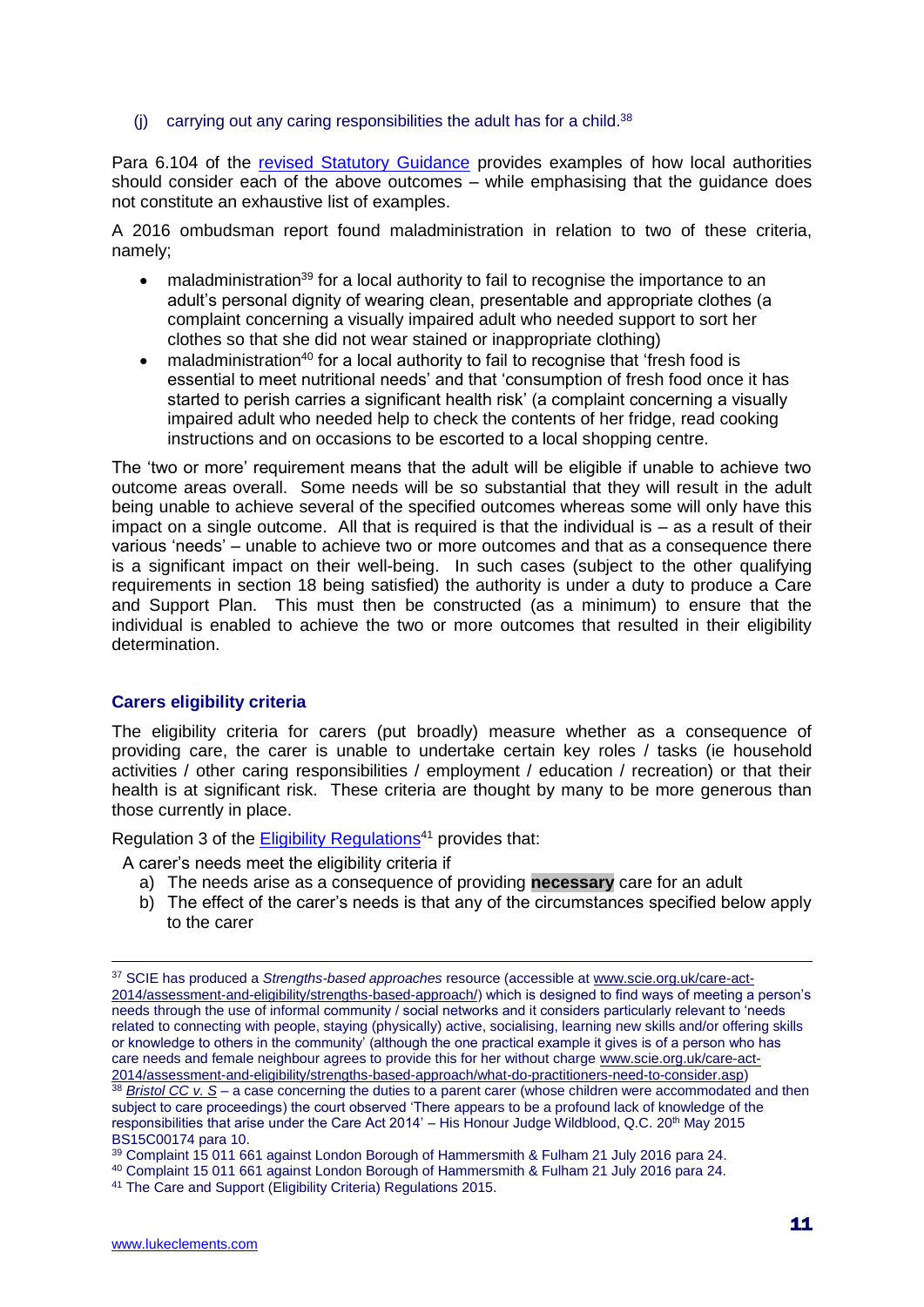c) As a consequence there is, or is likely to be, a **significant** impact on the carer's wellbeing.

### Carer impacts / outcomes

The circumstances specified in (b) above are as follows—

(a) the carer's physical or mental health is, or is at risk of, deteriorating;

- (b) the carer is unable to achieve any of the following outcomes
	- i. carrying out any caring responsibilities the carer has for a child;
	- ii. providing care to other persons for whom the carer provides care;
	- iii. maintaining a habitable home environment in the carers home (whether or not this is also the home of the adult needing care);
	- iv. managing and maintaining nutrition;
	- v. developing and maintaining family or other personal relationships;
	- vi. engaging in work, training, education or volunteering;
	- vii. making use of necessary facilities or services in the local community, including recreational facilities or services; and
	- viii. engaging in recreational activities.

#### Unable to achieve (carer)

Regulation 3(3) defines 'unable' in similar terms to that for adults in need (see above) except the final ground (reg 2(3)(d)) of being deemed unable if it 'takes significantly longer than would normally be expected' is omitted. The precise significance of this has yet to be determined but it has been suggested that this would mean that carers would not be eligible simply because it took them significantly longer than normal to do their house cleaning because of their caring responsibilities. $42$  In such a case, however, carers could simply state that without such support they would be unable to continue caring.

### Carer eligible vs 'adult in need' ineligible

The guidance makes clear that 'carers' eligibility does not depend on whether the 'adult for whom they care has eligible needs' (para 6.116). Accordingly the fact that an adult is not eligible for support is irrelevant in so far as the carers' assessment is concerned. This obligation stems from section 20 of the Act, which states:

- (7) A local authority may meet some or all of a carer's needs for support in a way which involves the provision of care and support to the adult needing care, even if the authority would not be required to meet the adult's needs for care and support under section 18.
- (8) Where a local authority is required by this section to meet some or all of a carer's needs for support but it does not prove feasible for it to do so by providing care and support to the adult needing care, it must, so far as it is feasible to do so, identify some other way in which to do so.

The [revised Statutory Guidance](https://www.gov.uk/guidance/care-and-support-statutory-guidance) addresses some of the implications of this requirement, explaining that where the carer is eligible for support but the adult being cared is not – and accordingly 'does not have their own personal budget or care plan' (para 11.42) – the carer could (for example) request a direct payment, and use that to commission their own replacement care from an agency (para 11.44). It then states (para 11.45):

If such a type of replacement care is charged for… then it would be the adult needing care that would pay, not the carer, because they are the direct recipient of the service.

<sup>42</sup> See Belinda Schwehr Your questions answered about assessing carers under the Care Act Community Care 9th June 2016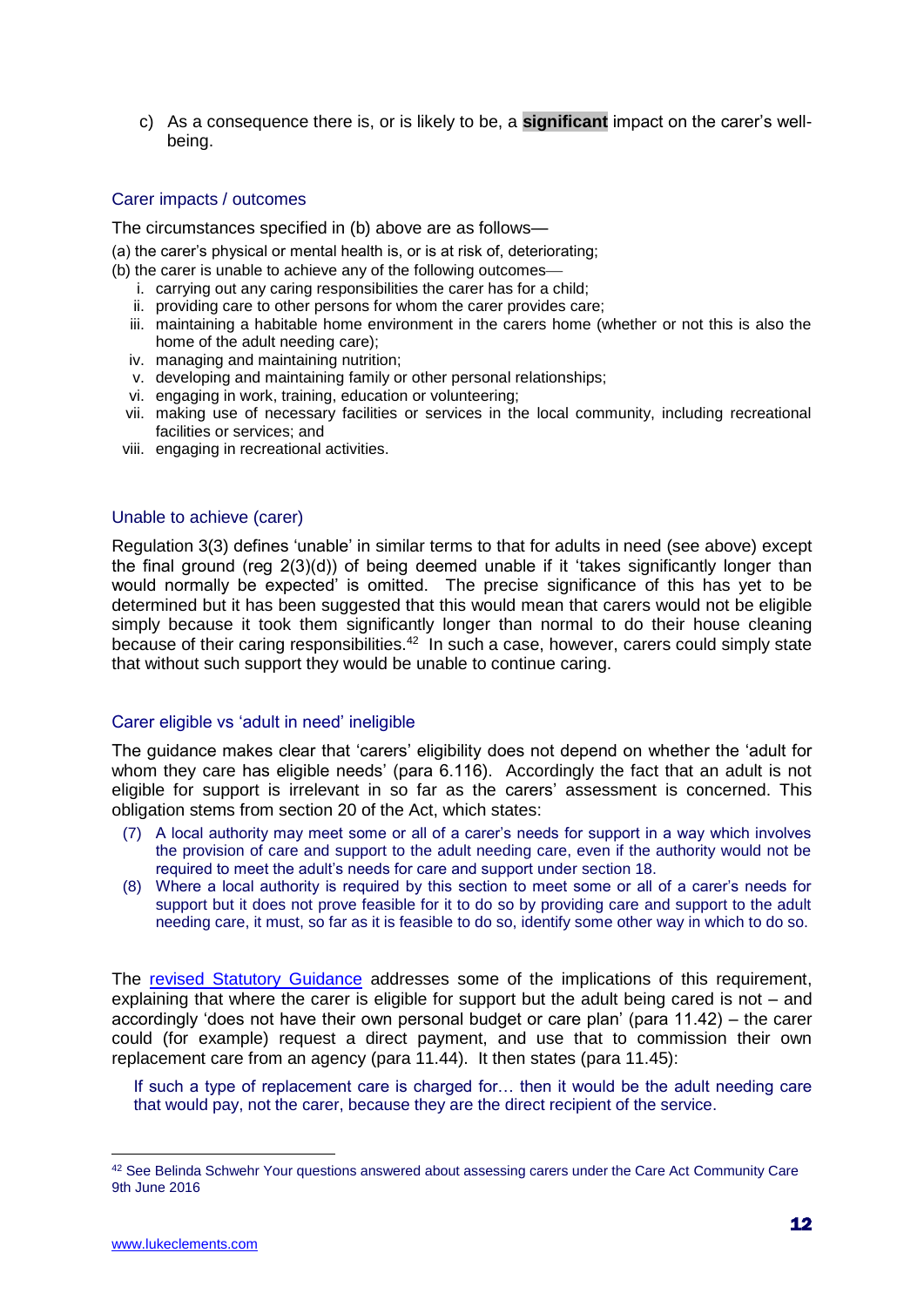### Duty /power to provide care & support for adults /carers (section 18 - 20)

The duty on local authorities to meet the eligible needs of disabled, elderly and ill people is retained and widened by the Care Act. The pre-2014 legislation contained no duty to meet carers' eligible needs (just a power)<sup>43</sup> nor (in general) did it create a duty to meet the needs of 'self-funders' (ie people whose savings are above the capital limit – currently £23,750). Both these limitations are removed by the 2014 Act (albeit in only for self funders who are not in care homes). Where an individual's needs (ie a carer or an 'adult in need') meet the eligibility criteria then there is a duty to ensure their care and support needs are addressed. The only stipulation being that they are ordinarily resident in the local authority's area (as at present) and that if their assets are above the financial limit, that they 'ask the authority' to meet their needs (and are not in / or seeking care home accommodation).

Section 20 creates a duty to meet the assessed needs of carers and is, the Government states, 'the first ever legal entitlement to public support, putting them on the same footing as the people for whom they care.<sup>'44</sup> The duty rests with the local authority responsible for the adult in need and extends to self-funders (ie carers with assets above the new maximum limits) who request help.

### Care & support plans (section 25-26)

The assessment process involves identifying 'needs' and then determining which of these (if any) are 'eligible needs'. This stage is then followed by the development of a care and support plan that explains how the eligible needs will be met. These stages are two sides of an equation: on one side there are the eligible needs that have to be met and on the other are the details of how this will be done. In order that the individual can determine whether their assessed needs are fully addressed in the care plan, the [revised Statutory Guidance](https://www.gov.uk/guidance/care-and-support-statutory-guidance) requires that they 'must be given a record of their needs or carer's assessment' (para 6.96)<sup>45</sup> and also their final care plan (para 10.87).

### Care and support planning – principles

Section 25 details what must be in every care and support plan<sup>46</sup> (ie for a carer or an adult 'in need') and this duty is analysed in the [revised Statutory Guidance](https://www.gov.uk/guidance/care-and-support-statutory-guidance) (para 10.36). The requirements include:

- the needs identified by the assessment;
- whether, and to what extent, the needs meet the eligibility criteria;
- the needs that the authority is going to meet, and how it intends to do so;
- for a person needing care, for which of the desired outcomes care and support could be relevant;
- for a carer, the outcomes the carer wishes to achieve, and their wishes around

<sup>&</sup>lt;sup>43</sup> This change should not be over-stated since, as the Commission for Social Care Inspection (CSCI) observed in 2008 'there is a duty to address carers' eligible needs but discretion about whether to meet these through carers services or community care services – however, some practitioners appear to think [incorrectly] the discretion is about whether to help carers' - CSCI *Cutting the cake fairly: CSCI review of eligibility criteria for social care* (CSCI 2008) para 3.22.

<sup>44</sup> Department of Health *The Care Bill explained: Including a response to consultation and pre-legislative scrutiny on the Draft Care and Support Bill* Cm 8627 (The Stationery Office 2013) para 73.

<sup>&</sup>lt;sup>45</sup> Even if it is decided that none of their needs are eligible needs, the authority must nevertheless provide them with 'information and advice in an accessible form, about what can be done to prevent, delay, or reduce development of their needs' (para 2.52).

<sup>46</sup> Unless excluded by the Care and Support (Personal Budget Exclusion of Costs) Regulations 2014 – which concerns the exclusion of costs associated with the provision of intermediate care (including reablement support) services.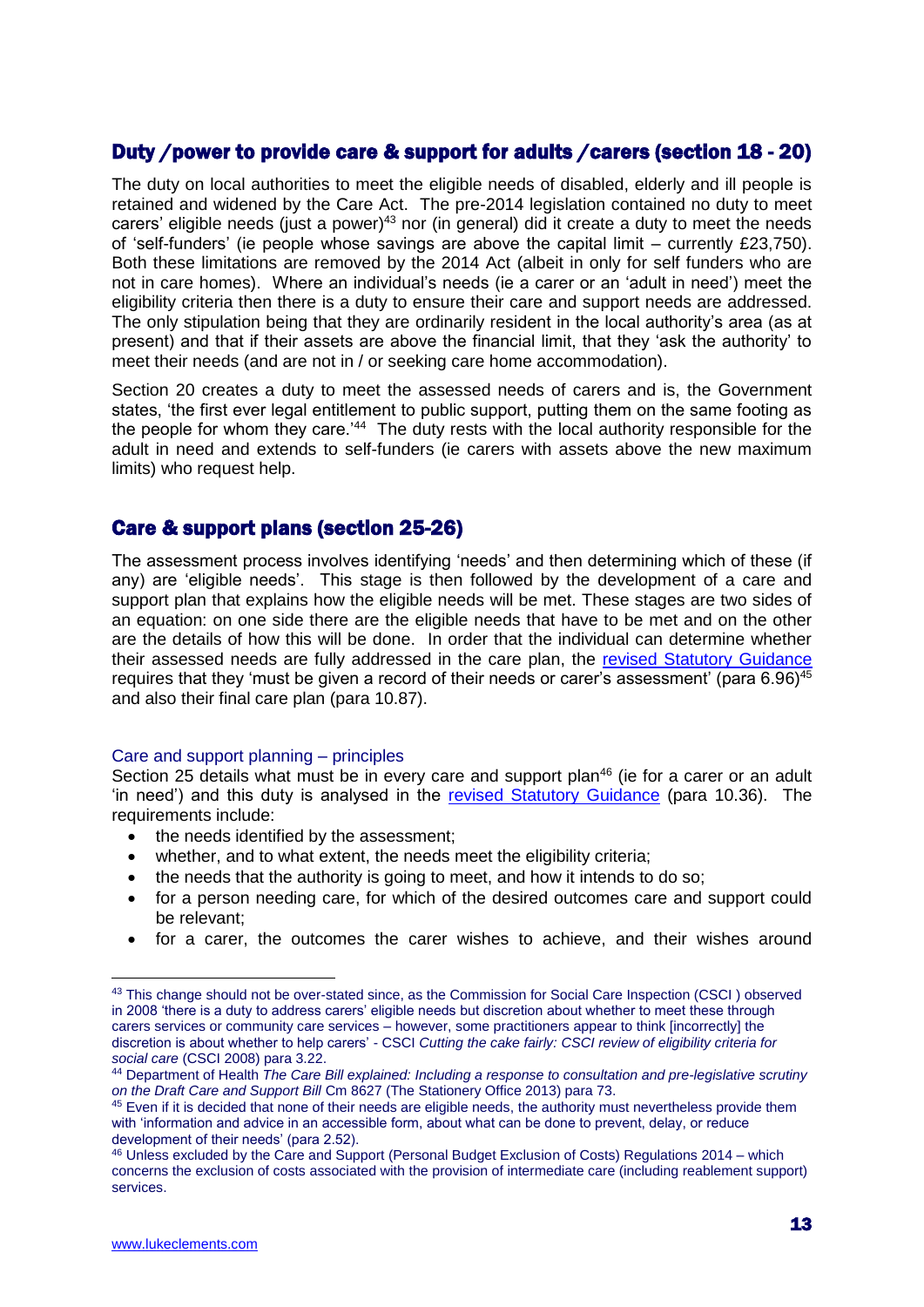providing care, work, education and recreation where support could be relevant;

- $\bullet$  the personal budget  $\dots$
- information and advice on what can be done to reduce the needs in question, and to prevent or delay the development of needs in the future;
- where needs are being met via a direct payment … , the needs to be met via the direct payment and the amount and frequency of the payments.

The effect of section 25 is that the pre-Care Act requirements for care and support plans continue – but they are now statutory creatures rather than requirements of Department of Health guidance. Existing case law concerning care plans remains relevant – particularly so, given that it places great emphasis on the importance of local authorities following guidance.<sup>47</sup>. In R v Islington LBC ex p Rixon (1997)<sup>48</sup> it was held that central importance of a care plan was described as:

the means by which the local authority assembles the relevant information and applies it to the statutory ends, and hence affords good evidence to any inquirer of the due discharge of its statutory duties.

### **Carer input into adults 'in need' care plan**

In relation to support provided by a carer – the [revised Statutory Guidance](https://www.gov.uk/guidance/care-and-support-statutory-guidance) repeats its reoccurring theme, that assessments are 'carer blind'. Para 10.26 stating:

LAs are not under a duty to meet any needs that are being met by a carer. .... any eligible needs met by a carer are not required to be met by the LA, for so long as the carer continues to do so. The LA should record in the care and support plan which needs are being met by a carer, and should consider putting in place plans to respond to any breakdown in the caring relationship.

In preparing a care / support plan section 25(3) requires that local authorities must involve (among others) the adult for whom it is being prepared; 'any carer that the adult has', and 'any person who appears to the authority to be interested in the adult's welfare'. In relation to carers, the requirement is to involve the carer for whom it is being prepared, 'the adult needing care, if the carer asks the authority to do so' and any other person whom the carer asks (section 25(4).

In the same vein, para 10.40 states that where a person with eligible needs is having these met by a carer at the time the plan is developed, the 'carer must be involved in the planning process' and the authority 'should record the carer's willingness to provide care and the extent of this in the plan ... so that the authority is able to respond to any changes in circumstances ... more effectively. Para 10.40 also provides that:

where the carer also has eligible needs, the local authority should consider combining the plans of the adult requiring care and the carer, if all parties agree, and establish if the carer requires an independent advocate.

### **Carers services: 'replacement care' / respite / short breaks care**

As noted above, the result of a carer's assessment will often be that the care and support plan for the adult 'in need' or a third party is adapted / changed to enable the carer to achieve the outcomes they consider to be of importance.

The Act and [revised Statutory Guidance](https://www.gov.uk/guidance/care-and-support-statutory-guidance) re-emphasise the legal position – that 'respite / short break care' is (where it consists of a service delivered to the adult 'in need' - for

<sup>47</sup> *R v Islington LBC ex p Rixon* (1997–98) 1 CCLR 119 at 128, QBD.

<sup>48</sup> (1997–98) 1 CCLR 119 at 128, QBD.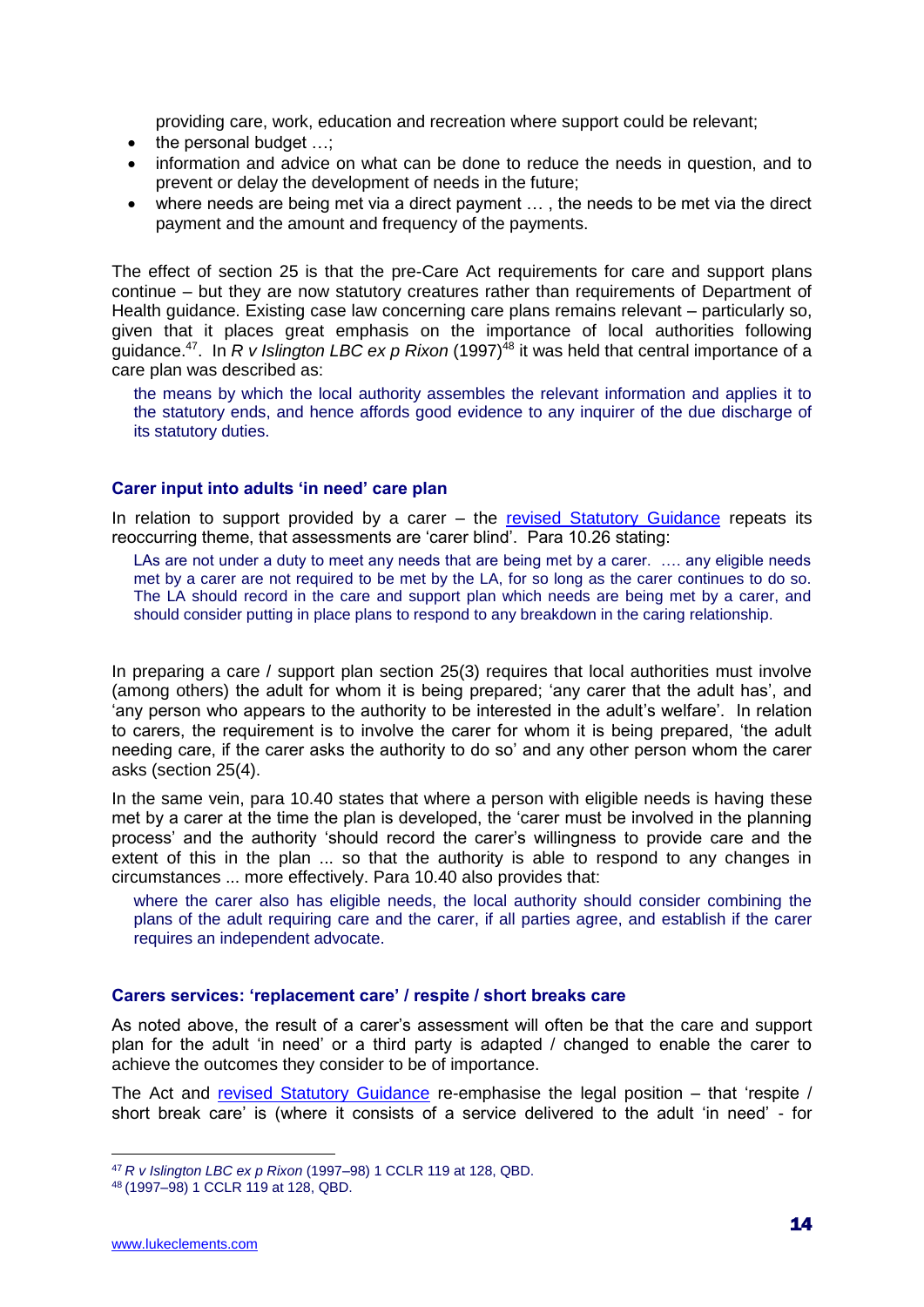example as a sitting service or placement in a residential setting etc) a care and support arrangement for the adult in need and not for the carer. A 2000 Department of Health note explained this well:<sup>49</sup>

People who care may be assessed as needing a break from their caring role. This need will be clearly recorded on their own assessment documentation.

The person they care for will then be assessed for the additional support that they will need to allow their usual carer to take a break. This need will be recorded on their assessment documentation. The additional service remains a community care service delivered to the cared for person, not a carer service under this Act.

In some situations this process (addressing carer's eligible needs in the care and support plans of others) can raise issues that may be less common. One such example is given in the [revised Statutory Guidance](https://www.gov.uk/guidance/care-and-support-statutory-guidance) (para 11.38) and it concerns Divya, who is caring for her dying father and for her young children. Her father has a care package in addition, but Divya' carer's assessment identifies her as eligible for support due to her additional child care responsibilities.<sup>50</sup> The support plan that is developed for her consists of a carers' direct payment 'which she uses for her children to attend summer play schemes so that she get some free time to meet with friends and socialise when the family member providers care to her father'.

The [revised Statutory Guidance](https://www.gov.uk/guidance/care-and-support-statutory-guidance) refers to support that involves the local authorities meeting a carer's needs by providing a service directly to the adult needing care as 'replacement care which:

may be needed to enable a carer to look after their own health and wellbeing alongside caring responsibilities, and to take a break from caring …. it should be considered a service provided to the cared-for person, and thus must be charged to them, not the carer. (para 11.39)

Of importance is the statement (para 11.45) that if the local authority have a policy of charging for a particular type of replacement care 'then it would be the adult needing care that would pay, not the carer, because they are the direct recipient of the service'. This will also be the case where the a carer is assessed as eligible for support but the adult being cared for does not have eligible needs – and accordingly 'does not have their own personal budget or care plan' (para 11.42). In such cases the carer could (for example) request a direct payment, and use that to commission their own replacement care from an agency (para 11.44).

#### **Carers support services generally**

The wide range of arrangements that local authorities were able to provide to support carers under the pre-Care Act are continued under the new regime. As noted above the range of support under section 8 is wide. The [revised Statutory Guidance](https://www.gov.uk/guidance/care-and-support-statutory-guidance) (para 11.41) provides illustrative examples of the types of support that are envisaged for carers:

relaxation classes, training on stress management, gym or leisure centre membership, adult learning, development of new work skills or refreshing existing skills (so they might be able to stay in paid employment alongside caring or take up return to paid work), pursuit of hobbies such as the purchase of a garden shed, or purchase of laptop so they can stay in touch with family and friends.

<sup>49</sup> Department of Health *Questions and Answers* – a note that accompanied the enactment of the 2000 Act; (the Answer to Question 7 'Are short term breaks (respite care) a service for carers or cared for people?'

<sup>50</sup> By virtue of The Care and Support (Eligibility Criteria) Regulations 2014 Reg (3)(2)(b)(i)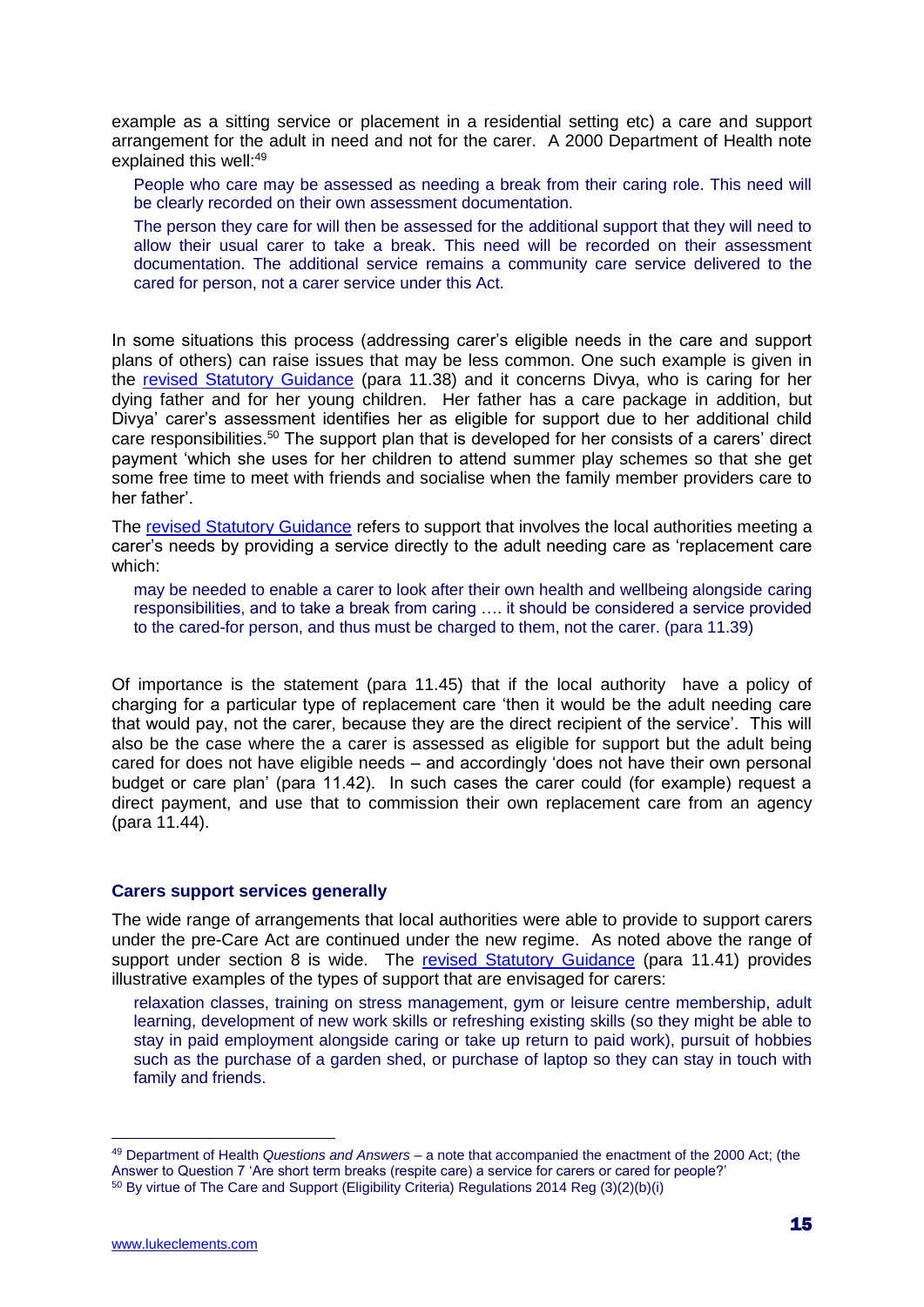#### **The relevance of local authority financial difficulties**

Para 10.27 of the [revised Statutory Guidance](https://www.gov.uk/guidance/care-and-support-statutory-guidance) makes clear that pre-Care Act case law concerning the relevance of an authority's financial position remains – namely that although authorities can 'take into reasonable consideration' of their finances, they 'must comply' with their legal obligations.<sup>51</sup> A local authority's finances are relevant when it decides how to meet the eligible needs of an individual 'but not whether those needs are met'. The [revised](https://www.gov.uk/guidance/care-and-support-statutory-guidance)  [Statutory Guidance](https://www.gov.uk/guidance/care-and-support-statutory-guidance) goes on to stress that authorities 'should not set arbitrary upper limits on the costs [they are] willing to pay to meet needs through certain routes' – although they may:

take decisions on a case-by-case basis which weigh up the total costs of different potential options for meeting needs, and include the cost as a relevant factor in deciding between suitable alternative options for meeting needs. This does not mean choosing the cheapest option; but the one which delivers the outcomes desired for the best value. (para 10.27)

#### Sign off and copies of care plans

The 'sign off of a plan should only occur once the authority has taken 'all reasonable steps to reach agreement with the person for whom the plan is being prepared' and 'any third party involved in the preparation of the plan' and this 'agreement should be recorded and a copy placed within the plan' (para 10.83). If the plan is not agreed then the authority should 'state the reasons for this and the steps which must be taken to ensure that the plan is signed-off' (para 10.86).

The Act also requires that a copy of the care and support plan be given to the adult in need / carer (and anyone else they request) (section 25(9) and (10)) and the [revised Statutory](https://www.gov.uk/guidance/care-and-support-statutory-guidance)  [Guidance](https://www.gov.uk/guidance/care-and-support-statutory-guidance) at para 10.87 makes clear that the copy must be 'in a format that is accessible to the person for whom the plan is intended' and copies should also be given to any independent advocate involved. Many care and support plans are computer generated and incomprehensible to all but the initiated. The requirement that the copies be 'in a format that is accessible' must require that this practice ends and plain English, jargon free plans are provided to those who require them.

### **Review of care & support plans**

Section 27(1) of the 2014 Act places a general duty on local authorities to keep under review care and support plans (as well as when a reasonable request is made by the adult in need or a carer) and section 27(4) requires a reassessment if they believe that that circumstances have changed materially. The [revised Statutory Guidance](https://www.gov.uk/guidance/care-and-support-statutory-guidance) creates an expectation that the care and support plans will reviewed 'no later than every 12 months, although a light-touch review should be considered 6-8 weeks after the plan and personal budget have been signed off' (para 10.42 – and see also para 13.32).

The [revised Statutory Guidance](https://www.gov.uk/guidance/care-and-support-statutory-guidance) requires that reviews (like assessments) must personcentred, accessible and proportionate: must involve the 'person needing care and also the carer where feasible' (para 13.2) and their purpose is 'identify if the person's needs' or any 'other circumstances' have changed (para 13.4). Very welcome is the note in the [revised](https://www.gov.uk/guidance/care-and-support-statutory-guidance)  [Statutory Guidance](https://www.gov.uk/guidance/care-and-support-statutory-guidance) that the 'review must not be used as a mechanism to arbitrarily reduce the level of a person's personal budget' (para 13.4). Reviews should not be 'overly-complex or bureaucratic' and should cover the specified matters – which 'should be communicated to the person before the review process begins' (para 13.12). These include: whether the person's needs / circumstances have changed; what parts of the plan are working / not working / need changing; have the outcomes identified in the plan been achieved and are

<sup>51</sup> Ie the position identified by the House of Lords in *R v Gloucestershire County Council ex p Barry* 1 CCLR 40; [1997] 2 All ER 1; and reiterated by the Supreme Court in *R (KM) v. Cambridgeshire County Council* (2012) [2012] UKSC 23.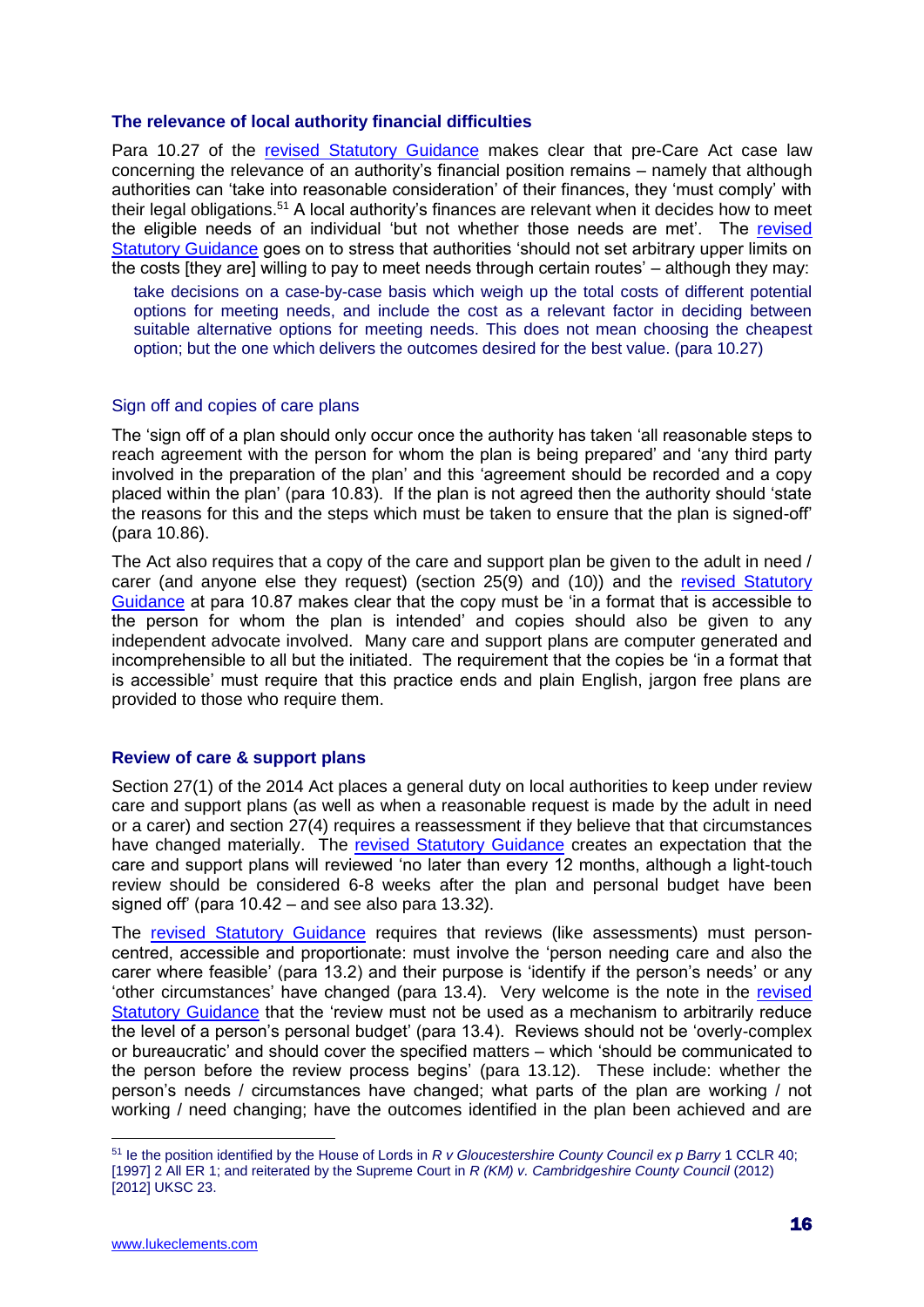there any new outcomes they want to meet; is the person's personal budget adequate and is there a need to change the way it is managed / paid; are there material changes in the person's support networks which might impact negatively or positively on the plan; have any changes occurred which could give rise to a risk of abuse or neglect; and is the person, carer, independent advocate satisfied with the plan?

### Personal budgets

Section 26 states that the amount of an adult's personal budget is 'the cost to the local authority of meeting those of the adult's needs which it is required or decides to meet'.

The expectation is that (for non-self funders) the personal budget will change as the care and support planning process progresses. At the start of the planning process it will be an 'indicative amount' shared with the person, and anybody else involved, with 'final amount of the personal budget confirmed through this process' (para 11.7). This means there is no need for an authority to use a Resource Allocation System (RAS) to generate a figure at the commencement of the process – an authority might have (for example) a simple set of 'bands'. Research suggests that most RAS generate incorrect figures which and have serious defects – not least their complexity and the rigidity with which some local authorities then apply them.<sup>52</sup> In support of this approach the [revised Statutory Guidance](https://www.gov.uk/guidance/care-and-support-statutory-guidance) advises that 'complex RAS models of allocation may not work for all client groups' (para 11.23) and that 'regardless of the process used, the most important principles in setting the personal budget are transparency, timeliness and sufficiency' (para 11.24).

A [2015 Ombudsman report concerning Cornwall Council](http://www.lgo.org.uk/decisions/adult-care-services/assessment-and-care-plan/13-006-400)<sup>53</sup> has confirmed the legal position – namely that the hourly rates on which personal budgets / direct payments are assessed must not be arbitrary and that the calculations must be shared with adults in need / carers. Where the individual lacks the necessary mental capacity to manage a personal budget (and to employ personal assistants) then the budget must be costed on the basis that an agency would have to be used.

### Direct Payments (sections 31-33)

The Care Act provides for an almost identical 'direct payments' regime to that under the previous regime and the detail is again to be found in the [regulations](http://www.legislation.gov.uk/uksi/2014/2871/pdfs/uksi_20142871_en.pdf)<sup>54</sup> and the revised [Statutory Guidance.](https://www.gov.uk/guidance/care-and-support-statutory-guidance) There are two material changes.

1. The first concerns a 'softening' of the presumption against making payments to spouses / partners / relatives living in the same house as the adult. Such payments can be made 'if the local authority considers it is necessary to do so<sup>'55</sup> – and the payment can cover either the cost of meeting the adult's need or the cost of providing 'administrative and management support or services' for the person to whom the direct payments are made.

In relation to this latter category, the [revised Statutory Guidance](https://www.gov.uk/guidance/care-and-support-statutory-guidance) (para 12.36) explains that:

This is allows people to pay a close family member living in the same household to provide management and/or administrative support to the direct payment holder in cases where the local authority determines this to be necessary. This is intended to reflect the

<sup>52</sup> See for example Lucy Series and Luke Clements, 'Putting the Cart before the Horse: Resource Allocation [Systems and Community Care'](http://www.lukeclements.co.uk/wp-content/uploads/2013/08/RAS-Article-JSWFL-Authors%E2%80%99-Original-Manuscript.pdf) The Journal of Social Welfare Law [2013] (2) 207-226.

<sup>53</sup> Report on [Complaint against Cornwall Council](http://www.lgo.org.uk/decisions/adult-care-services/assessment-and-care-plan/13-006-400) (13 006 400) 26 February 2015

<sup>54</sup> The Care and Support (Direct Payments) Regulations 2014.

<sup>55</sup> The Care and Support (Direct Payments) Regulations 2014 reg 3(2).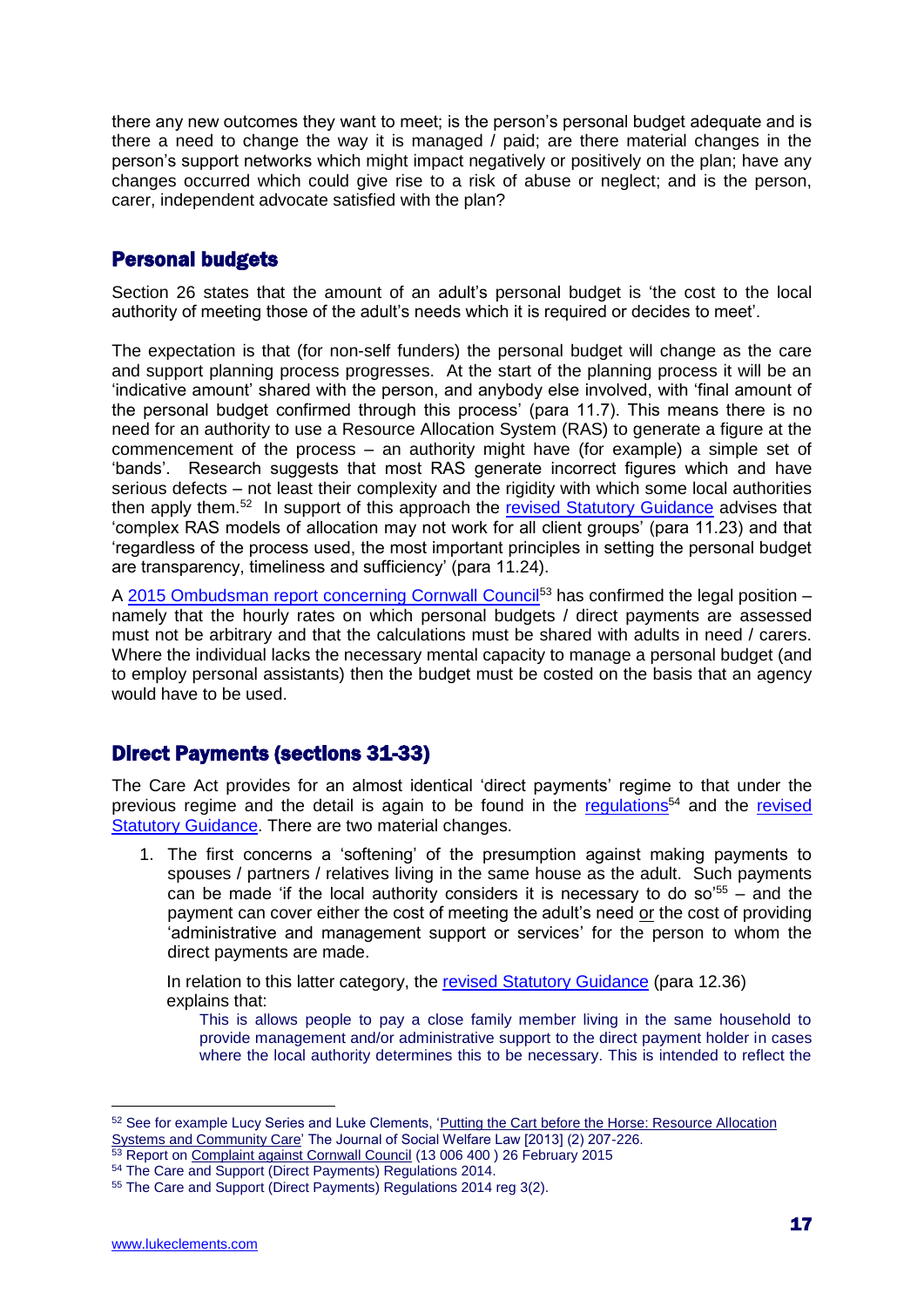fact that in some cases, especially where there are multiple complex needs, the direct payment amount may be substantial.

2. The second change (which has now been postponed until 2020<sup>56</sup>) is that direct payments will be available for residential care placements. . The local authorities who were piloting this programme will however be able to continue making such payments if they so choose. 57

A 2016 ombudsman's report<sup>58</sup> concerned an adult in need who requested that she have a direct payment (rather than the services being commissioned by the local authority). Instead of responding swiftly to this request, the authority stated that it would have to first undertake a review: action that the ombudsman considered to be maladministration.

### **Young Carers, Disabled Children, and Parent Carers**

Although the primary purpose of Part 1 of the Care Act 2014 was to reform adult social care law, the Act also contains provisions relating to disabled children and carers 'in transition' into adulthood (ie young carers and the parents of disabled children who are in the transition process). These provisions are designed to mesh with reciprocal provisions in the [Children](http://www.legislation.gov.uk/ukpga/2014/6/contents/enacted)  [and Families Act 2014,](http://www.legislation.gov.uk/ukpga/2014/6/contents/enacted) and also came into force in April 2015.

The amendments to [Children and Families Act 2014](http://www.legislation.gov.uk/ukpga/2014/6/contents/enacted) were made at a late stage (and as a result of a vigorous campaign by a number of disabled children's and carers' activists / organisations). In early 2015 it emerged that the rights of one group were 'missed' and this is considered below (under the 'grandparent carers').

### Transition into adulthood responsibilities

The Care Act contains the detail of the legal obligations of authorities for supporting carers and disabled children whose care and support needs will transfer to the adult social services. The Act has a formulaic approach to the duty – essentially that if it appears to an authority that (1) it is 'likely' that [a disabled child and/or the child's carer / a young carer] will have care & support needs after transition; and (2) it will be of 'significant benefit' to be assessed – then the authority must assess or give reasons if it refuses to assess.

Chapter 16 of the [revised Statutory Guidance](https://www.gov.uk/guidance/care-and-support-statutory-guidance) to the Care Act provides considerable detail on the way authorities should approach their duties in relation to disabled children; the parents of disabled children and young carers.

### **Disabled children in transition (sections 58 – 59 Care Act 2014)**

The Care Act 2014 provisions relating to disabled children (as well as those concerning carers 'in transition' to adulthood) are overly complicated – as the Act contains considerable detail on the issue of consent / capacity to consent and what must be included in the assessment. Put simply however the general formula (above) applies - namely: a local authority must undertake a needs assessment of a disabled child if it considers that the child

<sup>56</sup> In late January 2016 the Government announced that it had decided to postpone the 'national rollout of direct payments in residential care' until 2020 - se[e www.local.gov.uk/web/guest/care-support-reform/-](http://www.local.gov.uk/web/guest/care-support-reform/-/journal_content/56/10180/7643648/ARTICLE) [/journal\\_content/56/10180/7643648/ARTICLE.](http://www.local.gov.uk/web/guest/care-support-reform/-/journal_content/56/10180/7643648/ARTICLE)

 $\frac{57}{10}$  These are listed in Schedule 2 to the Regulations – and see also Department of Health Policy Research Unit in Policy Innovation Research *Direct Payments in Residential Care Trailblazer Programme Evaluation Preliminary report* 2014 a[t www.piru.ac.uk/assets/files/DP%20Trailblazer%20Preliminary%20report.pdf.](http://www.piru.ac.uk/assets/files/DP%20Trailblazer%20Preliminary%20report.pdf)

<sup>58</sup> Complaint 15 011 661 against London Borough of Hammersmith & Fulham 21 July 2016 para 22.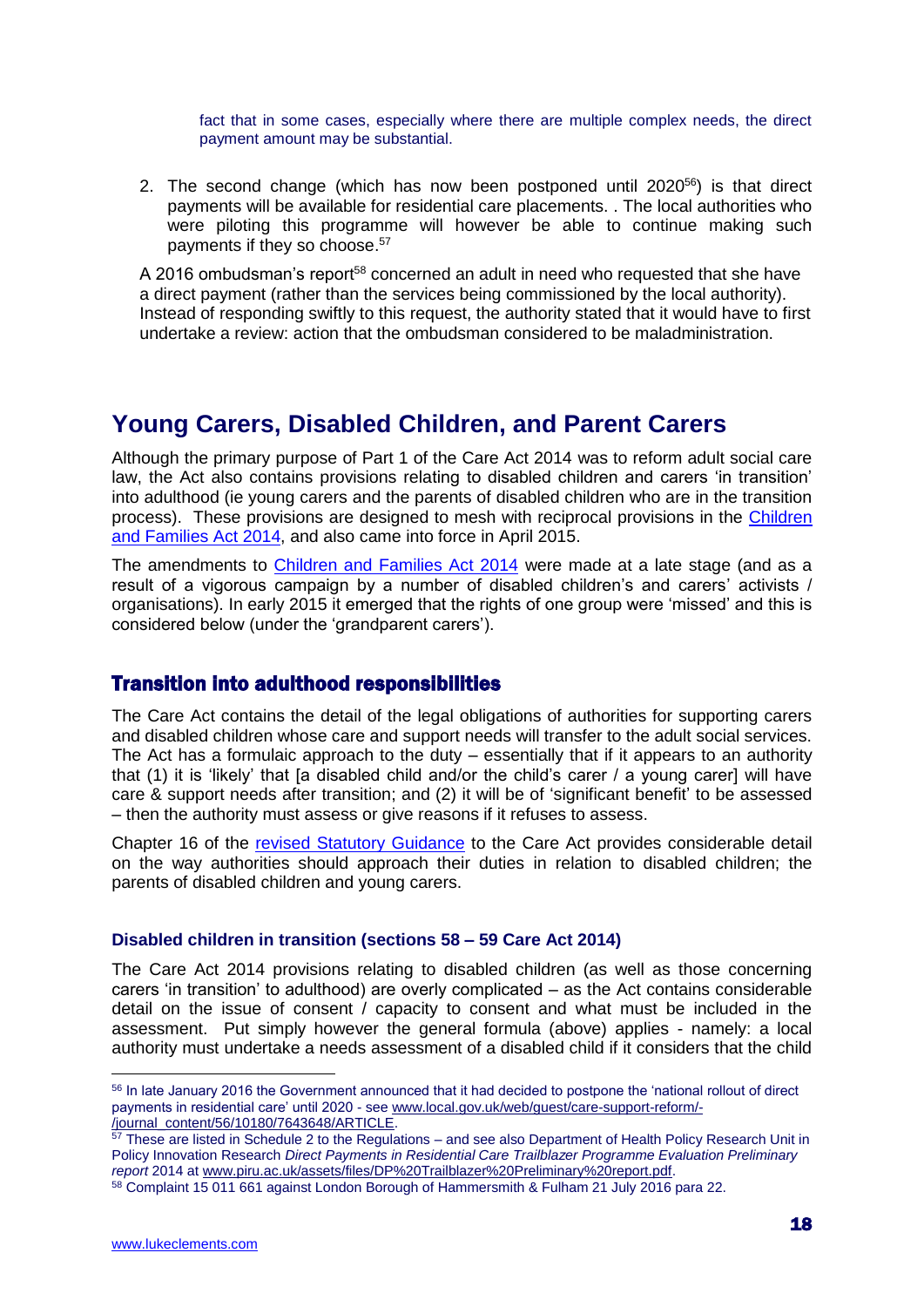is likely to have needs for care and support after becoming 18 and that the assessment would be of '*significant benefit*' to the child. Such an assessment is referred to as a 'child's needs assessment'. If a local authority decides not to undertake such an assessment it must give reasons for its refusal. Para 1.25 of the [revised Statutory Guidance](https://www.gov.uk/guidance/care-and-support-statutory-guidance) to the Care Act is however helpful in advising that 'control' not only encompasses the idea of moving from one area to another – but also 'from children's services to the adult system without fear of suddenly losing care and support'.

The right to a Care Act 2014 transition assessment is triggered when the local authority consider that it would be of significant benefit for the young carer / disabled child or the parent carer of a disabled child and that the young person or carer is 'likely to have needs' – neither of which terms are defined in the legislation.

### Likely need

Para 16.9 of the [revised Statutory Guidance](https://www.gov.uk/guidance/care-and-support-statutory-guidance) advises that a young person or carer is 'likely to have needs' if they have 'any likely appearance of any need for care and support as an adult':

not just those needs that will be deemed eligible under the adult statute. It is highly likely that young people and carers who are in receipt of children's services would be 'likely to have needs' in this context, and local authorities should therefore carry out a transition assessment for those who are receiving children's services as they approach adulthood, so that they have information about what to expect when they become an adult.

### Significant benefit

The [revised Statutory Guidance](https://www.gov.uk/guidance/care-and-support-statutory-guidance) (para 16.6) advises that it will generally be of 'significant benefit' to assess *'*at the point when their needs for care and support as an adult can be predicted reasonably confidently, but will also depend on a range of other factors'. In relation to young people with special educational needs (SEN) who have an Education, Health and Care (EHC) plan the [revised Statutory Guidance](https://www.gov.uk/guidance/care-and-support-statutory-guidance) is unequivocal in stating that the transition assessment process should begin from year  $9^{59}$  (para 16.11), adding that even 'for those without EHC plans, early conversations with local authorities about preparation for adulthood are beneficial' (para 16.12).

Para 16.7 gives further guidance as to the point at which the young persons' needs for care and support (as an adult) can be predicted reasonably confidently, stating:

Transition assessments should take place at the right time for the young person or carer and at a point when the local authority can be reasonably confident about what the young person's or carer's needs for care or support will look like after the young person in question turns 18. There is no set age when young people reach this point; every young person and their family are different, and as such, transition assessments should take place when it is most appropriate for them.

Para 16.10 states that the considering of 'significant benefit' is 'not related to the level of a young person or carer's needs, but rather to the timing of the transition assessment'. It then provides an illustrative list of factors that should be considered when trying to establish the right time to assess - namely:

- The stage they have reached at school and any upcoming exams;
- Whether the young person or carer wishes to enter further/higher education or training;
- Whether the young person or carer wishes to get a job when they become a young adult;

<sup>1</sup> <sup>59</sup> Department of Health *[SEN Code of Practice](https://www.gov.uk/government/publications/send-code-of-practice-0-to-25) Preparing for Adulthood* (2014) para 88.11.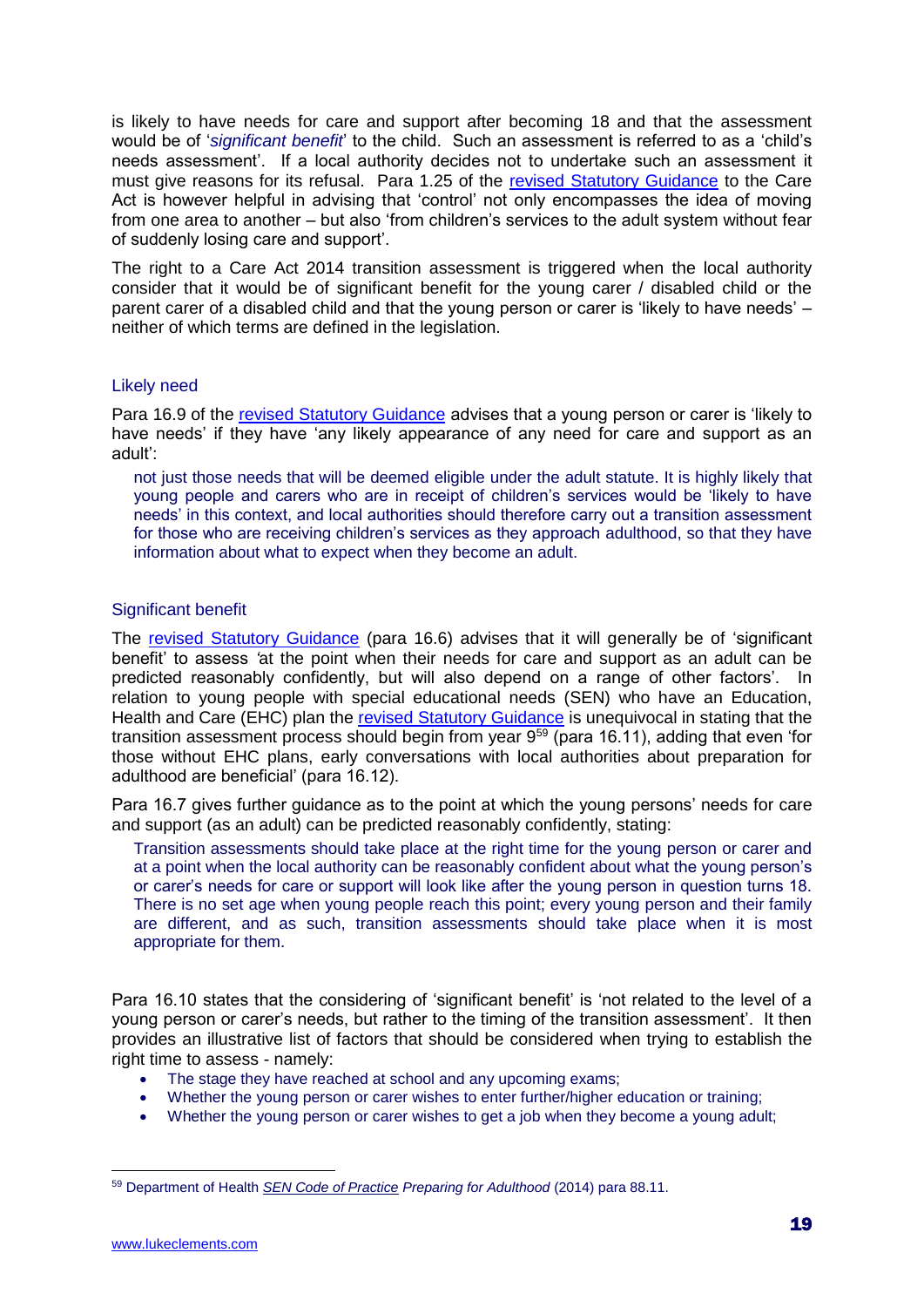- Whether the young person is planning to move out of their parental home into their own accommodation;
- Whether the young person will have care leaver status when they become 18;
- Whether the carer of a young person wishes to remain in or return to employment when the young person leaves full time education;
- The time it may take to carry out an assessment;
- The time it may take to plan and put in place the adult care and support;
- Any relevant family circumstances;
- Any planned medical treatment.

An informative case study is provided in the [revised Statutory Guidance](https://www.gov.uk/guidance/care-and-support-statutory-guidance) (para 16.15) concerning the timing of a transition assessment. It concerns a 15 year old disabled child who attends an education funded residential school and who also receives a funding package from social services – both at the school and on the weekends / holidays with her parents. The parents request a transition assessment on her 16th birthday. After a discussion with the family the local authority realises that when the young person leaves school at 19 'it will not be appropriate for her to live with her parents and she will require substantial supported living support and a college placement'. The local authority then appreciates that this will necessitate 'a lengthy transition in order to get used to new staff, a new environment and a new educational setting' not least because the 'college has also indicated that that they will need up to a year to plan for her start'. On this basis the local authority concludes that it would be of 'significant benefit' for the transition assessment to take place .

#### **Parent carers in transition (sections 60 -62 Care Act 2014)**

In very similar terms (to the rights of a disabled child to a transition assessment), sections 60 – 62 of the Act places obligations on local authorities to assess the disabled child's adult carers (referred to as a 'child's carer) during this transition process. In simple terms<sup>60</sup> the Act provides that a local authority must undertake a needs assessment of the carer of a disabled child if it considers that the carer is likely to have needs for support after the child becomes 18 and that the assessment would be of significant benefit to the carer. Such an assessment is referred to as a 'child's carer's assessment'. If a local authority decides not to undertake such an assessment it must give reasons for its refusal. See discussion above as to how 'significant benefit' and 'likely to have needs' should be construed.

A child's carer is defined as 'an adult an adult (including one who is a parent of the child) who provides or intends to provide care for the child' (section 61(7)) but is not paid to provide the care or a formal volunteer (section 61(8)).

### **Young carers in transition (sections 63 – 64 Care Act 2014)**

Prior to the enactment of the Care Act 2014 and the Children and Families Act 2014, 'young carer' was not a term that appeared in any legislation. For a local authority to have an obligation to a young carer (ie someone aged under 18 who provided care on an unpaid basis for another person), she or he has to be labelled a 'child in need' – for the purposes of Children Act 1989, section 17. This has now changed, as both Acts address the needs of 'young carers' directly.

<sup>&</sup>lt;sup>60</sup> The Act, again, contains overly complicated provisions on the issue of consent / capacity to consent and what must be included in the assessment .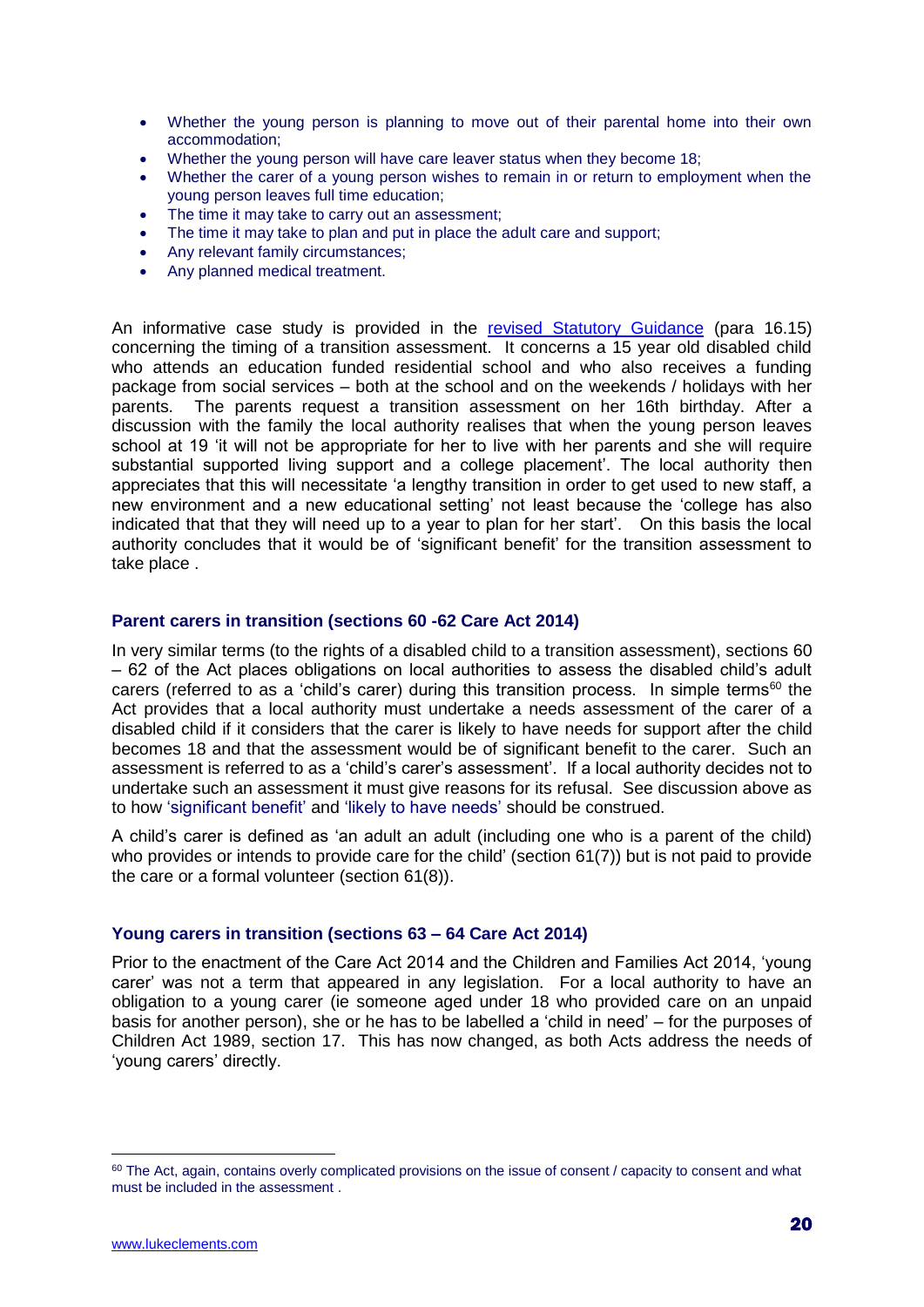The Care Act 2014, sections 63 – 64 concern young carers 'in transition'. The Act (in simple terms<sup>61</sup>) requires a local authority to undertake a needs assessment of a young carer if it considers that she/ he is likely to have needs for support after becoming 18 and that the assessment would be of significant benefit to him / her. Such an assessment is referred to as a 'young carer's assessment'. If a local authority decides not to undertake such an assessment it must give reasons for its refusal. . See discussion above as to how 'significant benefit' and 'likely to have needs' should be construed.

A young carer is defined as 'a person under 18 who provides or intends to provide care for an adult (section 63(6)) but is not paid to provide the care or a formal volunteer (section 63(7)).

### Disabled children; parent carers and young carers support arrangements

### **Parent carers in general**

The Children & Families Act 2014, section 97 amends the Children Act 1989<sup>62</sup> to oblige local authorities to assess parent carers<sup>63</sup> on the 'appearance of need' – ie if it appears to a local authority that a parent carer may have needs for support (or is requested by the parent) then it must assess whether that parent has needs for support and, if so, what those needs are.

A 'parent carer is defined as an adult 'who provides or intends to provide care for a disabled child for whom the person has parental responsibility'. $64$  As will be seen below (the 'grandparent problem') this is a definition that is now seen to be too restrictive.

The assessment must include 'an assessment of whether it is appropriate for the parent carer to provide, or continue to provide, care for the disabled child, in the light of the parent carer's needs for support, other needs and wishes<sup>'65</sup> and must also have regard to: $66$ 

- the well-being of the parent carer ('well-being' has the same meaning as the Care Act 2014 section 1<sup>67</sup>), and
- the need to safeguard / promote the welfare of the disabled child and any other child for whom the parent carer has parental responsibility.

The requirement to consider 'well-being' brings with it the duty of the authority to consider (among other things) the parent carers' (a) personal dignity; (b) physical and mental health and emotional well-being; (c) protection from abuse and neglect; (d) control by the individual over day-to-day life (including over care and support, or support, provided to the individual and the way in which it is provided); (e) participation in work, education, training or recreation; (f) social and economic well-being; (g) domestic, family and personal relationships; (h) suitability of living accommodation; (i) the individual's contribution to society.

This obligation replicates but considerably broadens the pre-Care Act duty under the Carers (Equal Opportunities) Act 2004. The duty in the 2004 Act, section 2 was to consider whether the carer: (i) works or wishes to work; or (ii) is undertaking, or wishes to undertake, education, training or any leisure activity. This restatement of the pre-Care Act law means that previous case law and ombudsman's reports remain relevant. A key ombudsman's

<sup>&</sup>lt;sup>61</sup> The Act contains overly complicated provisions on the issue of consent / capacity to consent and what must be included in the assessment – see footnote above.

<sup>62</sup> By adding s section 17ZD and section 17ZE.

 $63$  referred to in the Care Act 2014 as 'child's carers' – sections  $60 - 62$  above.

<sup>64</sup> Children Act 1989, section 17ZD(2).

<sup>65</sup> Children Act 1989, section 17ZD(9).

<sup>66</sup> Children Act 1989, section 17ZD(10).

<sup>67</sup> Children Act 1989, section 17ZD(11).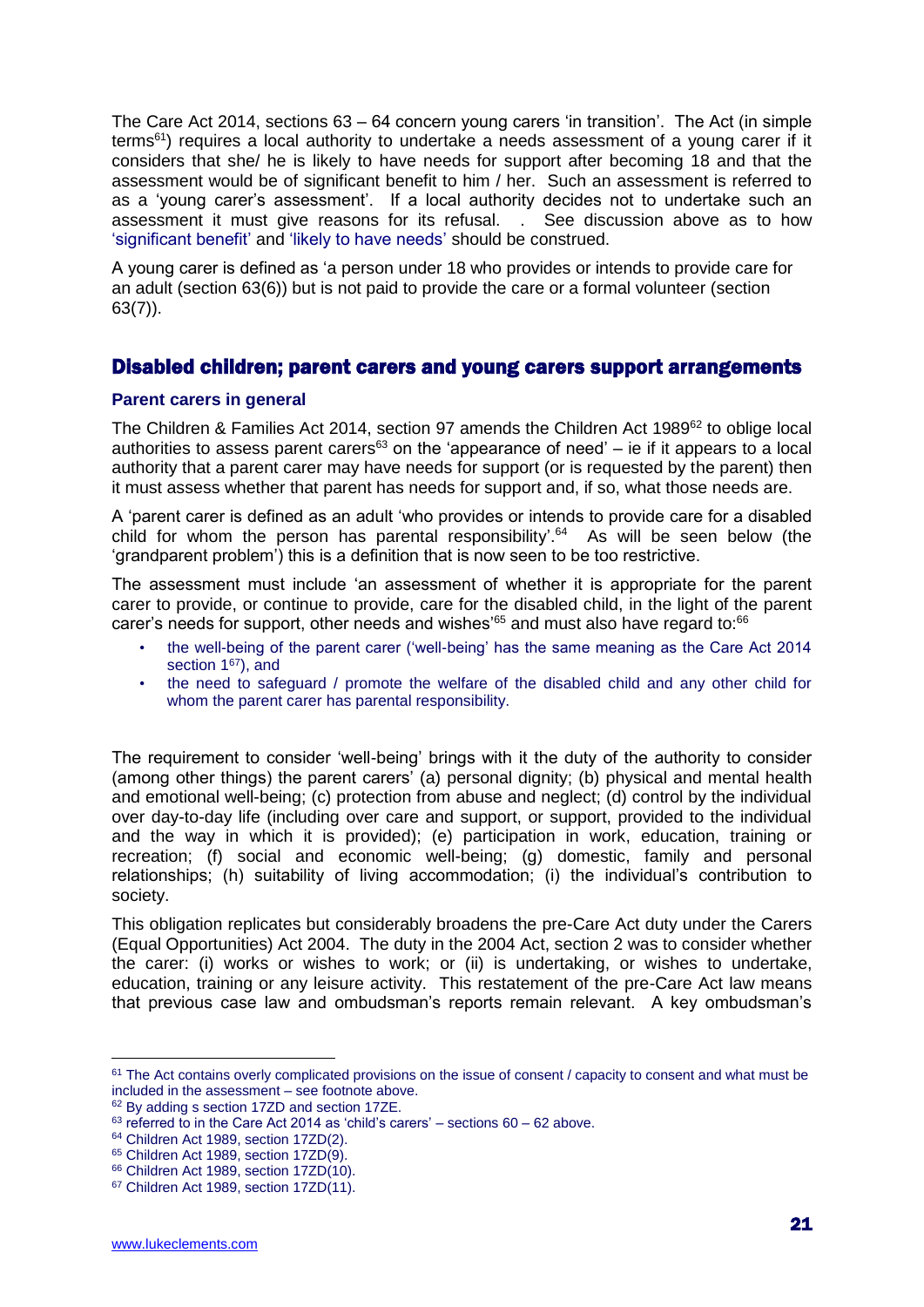report<sup>68</sup> in this context concerned a parent who sought direct payments to enable him to purchase respite care so that he could pursue his University's studies. In the Ombudsman's opinion there was an obligation on the local authority to ensure that the parent was not 'disadvantaged in pursuit of education/training any more than other parents'.

Carers' employment rights also benefit from the protection provided by the Equality Act 2010.

Having undertaken such an assessment the local authority must then decide whether the parent has needs for support; whether the disabled child for has needs for support; and if so whether those needs could be satisfied (wholly or partly) by services under Children Act 1989, section 17. The parent must be given a written copy of the assessment (s17ZD(13)).

There is in addition a strategic duty on local authorities to take reasonable steps to identify the extent to which there are parent carers within their area who have needs for support.

### *Young carers in general (section 96 Children & Families Act 2014*)

The Children & Families Act 2014, section 96 amends the Children Act 1989 to address the needs of young carers. This creates detailed obligations (fleshed out in regulations) including a duty to assess a 'on the appearance of need' (ie without a 'request' having to be made (section 17ZA (1)) and a strategic duty on the local authorities to take reasonable steps to identify the extent to which there are young carers within their area who have needs for support (section 17ZA (12)). The provisions came into force in April 2015 to coincide with Care Act implementation. It is expected that where eligible needs are identified in relation to young carers, local authorities will have to either provide support under section 17 CA 1989 to the young carer or demonstrate that the 'cared for person's' assessment has provided adequate care and support to prevent inappropriate care being required from the young carer.

The [Young Carers' \(Needs Assessments\) \(England\) Regulations 2015](http://www.legislation.gov.uk/uksi/2015/527/contents/made) SI 527 'enable a "whole family approach" to providing assessment and support.' The Consultation document accompanying the draft Regulations stated that the Department of Health will 'shortly' be publishing best practice guidance on 'Whole Family Approaches' to assessment – and it explained that a "whole family approach" is:

an assessment that takes into account and evaluates how the needs of the person being cared for impact on the needs of the child who is identified as a possible young carer, or on any other child or on other members of the household. This approach also allows the local authority to combine a young carer's needs assessment with any other assessment in relation to the young carer, the person cared for or another member of the young carer's family.

Regulation 2 requires that local authorities undertake 'young carer's needs assessments' in a manner 'which is appropriate and proportionate to the needs and circumstances of the young carer' and that in doing so they must have particular regard to—

- (a) the young carer's age, understanding and family circumstances;
- (b) the wishes, feelings and preferences of the young carer;
- (c) any differences of opinion between the young carer, the young carer's parents and the person cared for, with respect to the care which the young carer provides (or intends to provide); and
- (d) the outcomes the young carer seeks from the assessment.

<sup>68</sup> Public Service Ombudsman (Wales) Complaint No. B2004/0707/S/370 against Swansea City Council 22 February 2007 see in particular paras 78, 133 &137.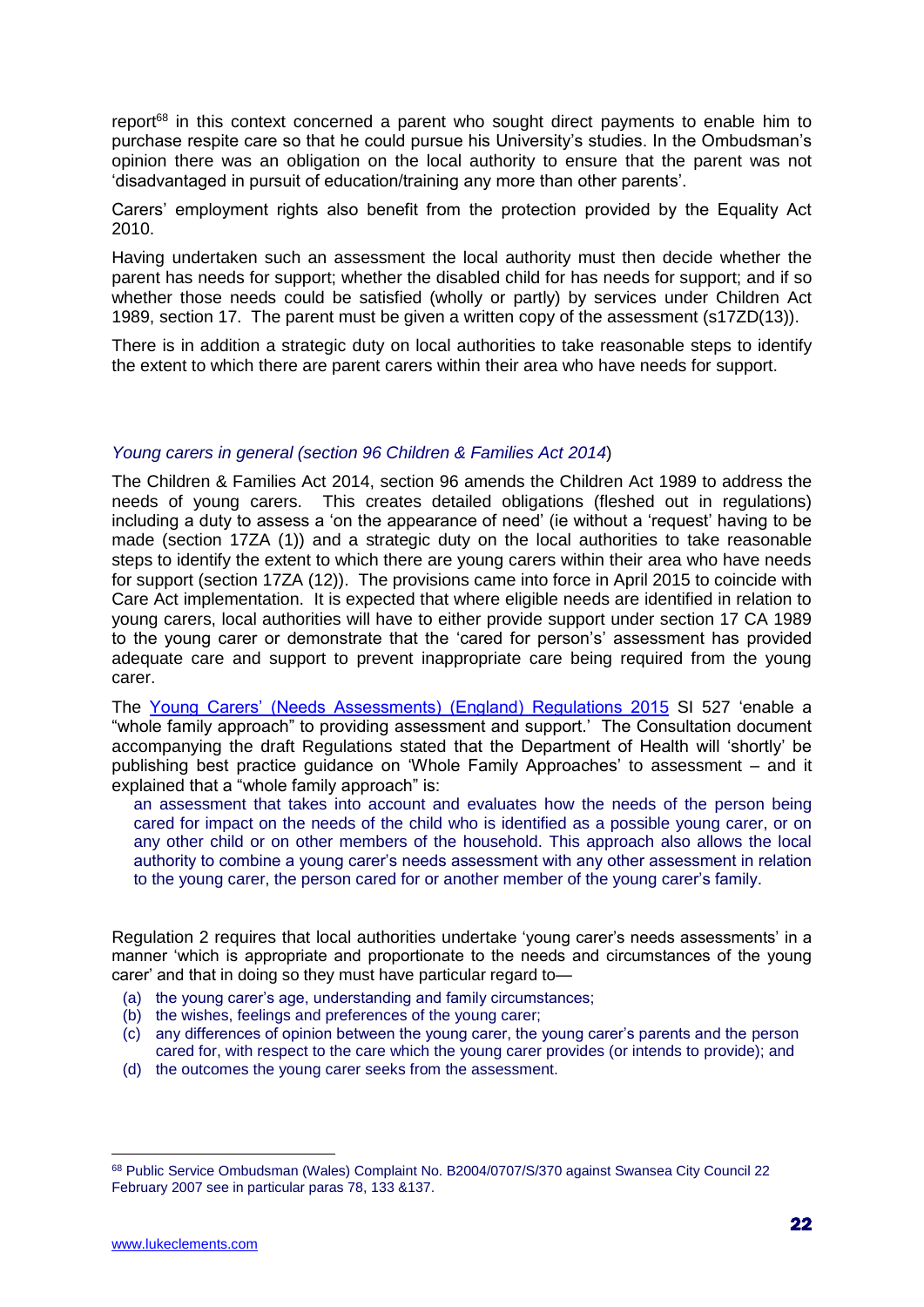As with assessments under the Care Act, authorities are required to provide relevant parties<sup>69</sup> with information 'about the manner and form of the assessment' to enable their effective participation.

Regulation 3 requires that those undertaking the assessment must have sufficient knowledge and skill (having regard amongst other things to the young carer's age, sex and understanding), and be appropriately trained. Where necessary the authority is required to consult third parties with 'expertise and knowledge in relation to the young carer' and consider any other relevant assessments that have been carried out.

Regulation 4 details what must be determined by the assessment – including

- (a) the amount, nature and type of care which the young carer provides / intends to provide;
- (b) the extent to which this care is (or will be) relied upon by the family, including the wider family, to maintain the well-being of the person cared for;
- (c) whether the care which the young carer provides (or intends to provide) impacts on the young carer's well-being, education and development;
- (d) whether any of the tasks which the young carer is performing (or intends to perform) when providing care are excessive or inappropriate for the young carer to perform having regard to all the circumstances, and in particular the carer's age, sex, wishes and feelings;
- (e) whether any of the young carer's needs for support could be prevented by providing services to—
	- (i) the person cared for, or
	- (ii) another member of the young carer's family;
- (f) what the young carer's needs for support would be likely to be if the carer were relieved of part or all of the tasks the young carer performs (or intends to perform) when providing care;
- (g) whether any other assessment of the needs for support of the young carer or the person cared for has been carried out;
- (h) whether the young carer is a child in need;
- (i) any actions to be taken as a result of the assessment; and
- (j) the arrangements for a future review.

### *Continuity of support for disabled children / young carers in transition (section 66)*

The Care Act 2014, section 66 creates a complex set of provisions, $70$  the effect of which is (in essence) that the assessments of disabled children / young carers that take place before the young people become 18, will either continue to apply when they become 18 until reviewed<sup>71</sup> or if the local authority do not treat the assessments as a continuing obligation – then they must reassess.

### **Disabled young people / young carers not receiving children's services**

The [revised Statutory Guidance](https://www.gov.uk/guidance/care-and-support-statutory-guidance) to the Care Act highlights the importance of local authorities being proactive in relation to transition assessments: particularly in relation to disabled young people and young carers who are not already receiving children's services. An approach suggested by the guidance is for authorities should consider how to 'establish mechanisms in partnership with local educational institutions, health services and other agencies' (para 16.20) and gives as examples of those who might be targeted, including (para 16.18):

 $69$  Regulation 2(4) specifies that these are (a) the young carer; (b) the person cared for; (c) the young carer's parents; and (d) any other person whom the young carer or a parent of the young carer requests should participate in the assessment.

 $70$  These are delivered by inserting in the CA 1989 new sections (s17ZB and s17ZC) and also by amending the Chronically Sick and Disabled Persons Act 1970 by adding a new s2A.

<sup>71</sup> ie be treated as a 'needs assessment under s60 Care Act 2014'.